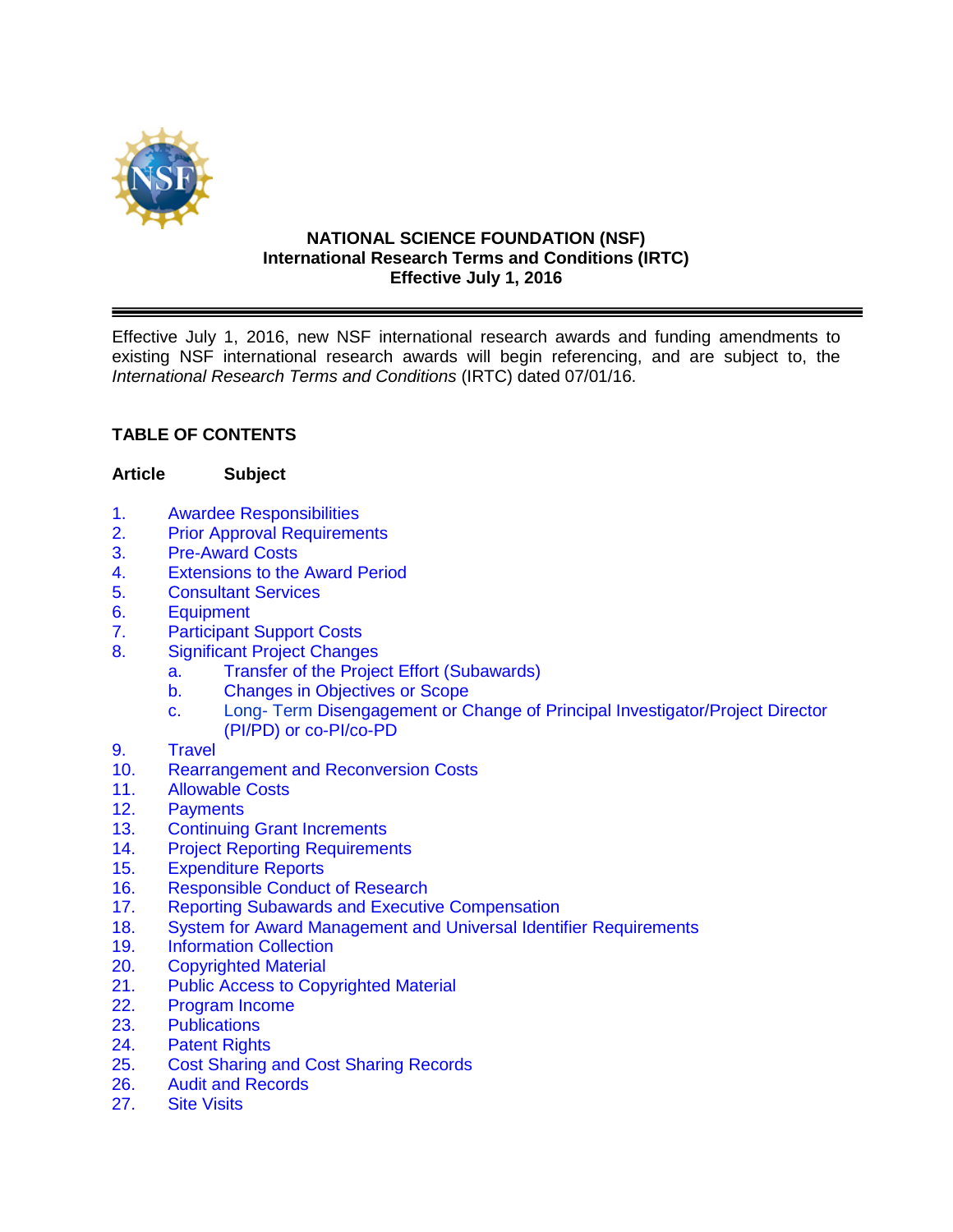- 28. [Suspension or Termination](#page-24-0)<br>29. Termination Review Proced
- **[Termination Review Procedure](#page-25-0)**
- 30. [Human Research Subjects](#page-25-0)<br>31. Life Sciences Dual Use Res
- 31. [Life Sciences Dual Use Research of Concern \(DURC\)](#page-25-0)<br>32. Animal Welfare
- 32. [Animal Welfare](#page-26-0)<br>33. Trafficking in Pe
- 33. [Trafficking in Persons](#page-26-0)<br>34. Research Involving Re
- Research Involving Recombinant [or Synthetic Nucleic Acid Molecules Outside the US](#page-26-0)
- 35. [Whistleblower Protection](#page-26-0)<br>36. Recipient Integrity and Pe
- 36. [Recipient Integrity and Performance Matters](#page-26-0)<br>37. Resolution of Conflicting Conditions
- **[Resolution of Conflicting Conditions](#page-27-0)**

## **OTHER CONSIDERATIONS**

- 38. [Liability](#page-27-0)<br>39. Sharing
- [Sharing of Findings, Data, and Other Research Products](#page-27-0)
- 40. [Government Permits and Activities Carried On Outside the US](#page-27-0)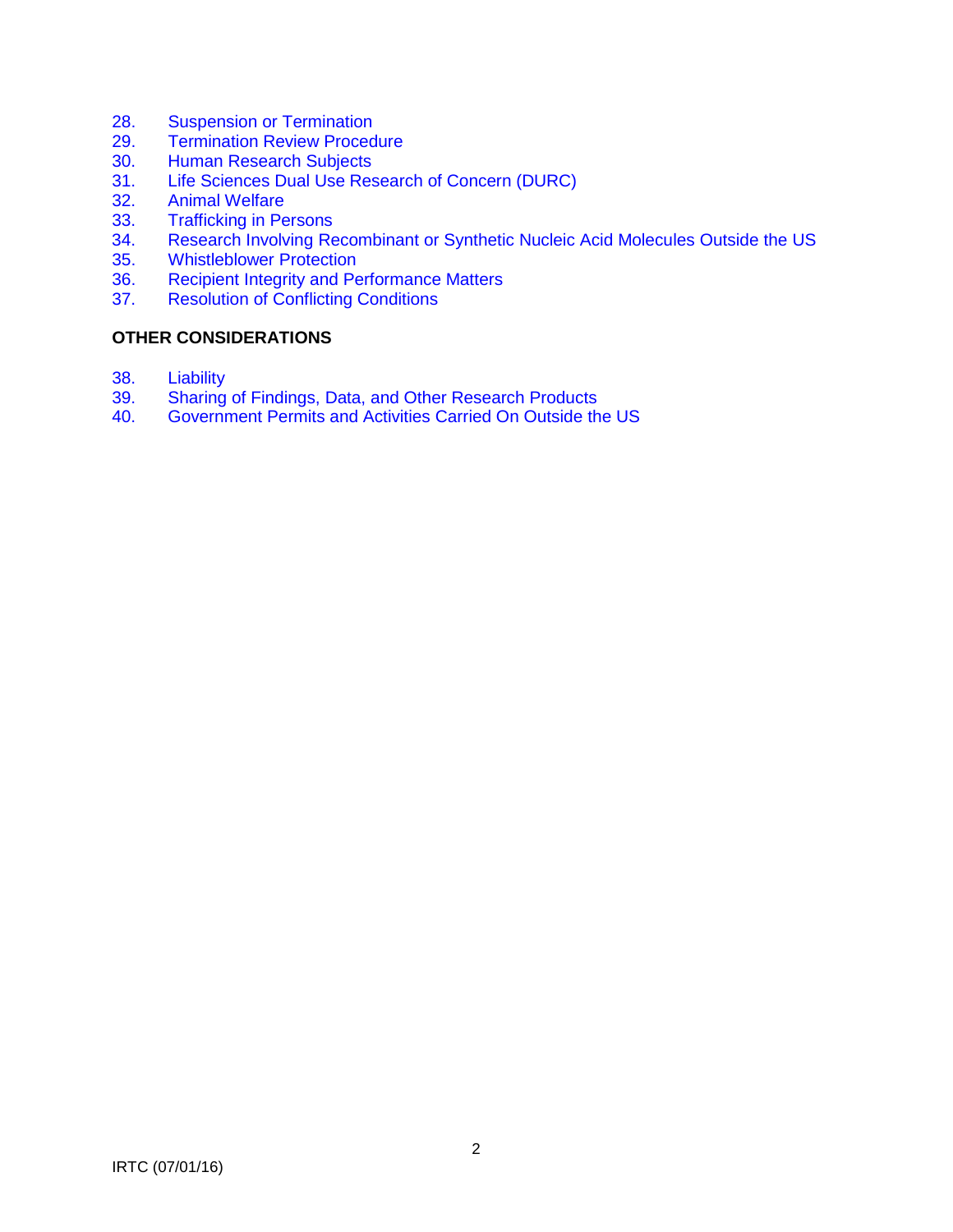#### <span id="page-2-0"></span>**1. Awardee Responsibilities**

- a. The awardee has full responsibility for the conduct of the project or activity supported under this award and for adherence to the award conditions. Although the awardee is encouraged to seek the advice and opinion of NSF on special problems that may arise, such advice does not diminish the awardee's responsibility for making sound scientific and administrative judgments and should not imply that the responsibility for operating decisions has shifted to NSF. The awardee is responsible for notifying NSF about: (1) any allegation of research misconduct that it concludes has substance and requires an investigation in accordance with NSF misconduct regulations published at 45 CFR 689; or (2) any significant problems relating to the administrative or financial aspects of the award.
- b. The requirements of this award are contained in these *International Research Terms and Conditions* for grants and cooperative agreements unless otherwise specified in the notice of award. The applicable Federal administrative standards are incorporated by reference and are contained in [2 CFR §](http://www.ecfr.gov/cgi-bin/text-idx?SID=704835d27377ef5213a51c149de40cab&node=2:1.1.2.2.1&rgn=div5) 200, *Uniform Administrative Requirements, Cost Principles, and Audit Requirements for Federal Awards* (Uniform Guidance). These *International Research Terms and Conditions* (IRTC) serve as the Foundation's implementation of 2 CFR  $\S$  200. If the IRTC is silent on a specific area covered by 2 CFR § 200, the requirements specified in 2 CFR § 200 must be followed.
- c. By acceptance of this award, the awardee agrees to comply with the applicable Federal requirements for grants and cooperative agreements and to the prudent management of all expenditures and actions affecting the award, including the monitoring of subrecipients (if applicable). Specific guidance on subrecipient monitoring and management can be found in 2 CFR § 200.331.
- d. Documentation for each expenditure or action affecting this award must reflect appropriate organizational reviews or approvals that should be made in advance of the action. Organizational reviews are intended to help assure that expenditures are allowable, necessary and reasonable for the conduct of the project, and that the proposed action:
	- 1. is consistent with award terms and conditions;
	- 2. is consistent with NSF and awardee policies;
	- 3. represents effective utilization of resources; and
	- 4. does not constitute a significant project change (see Article 8).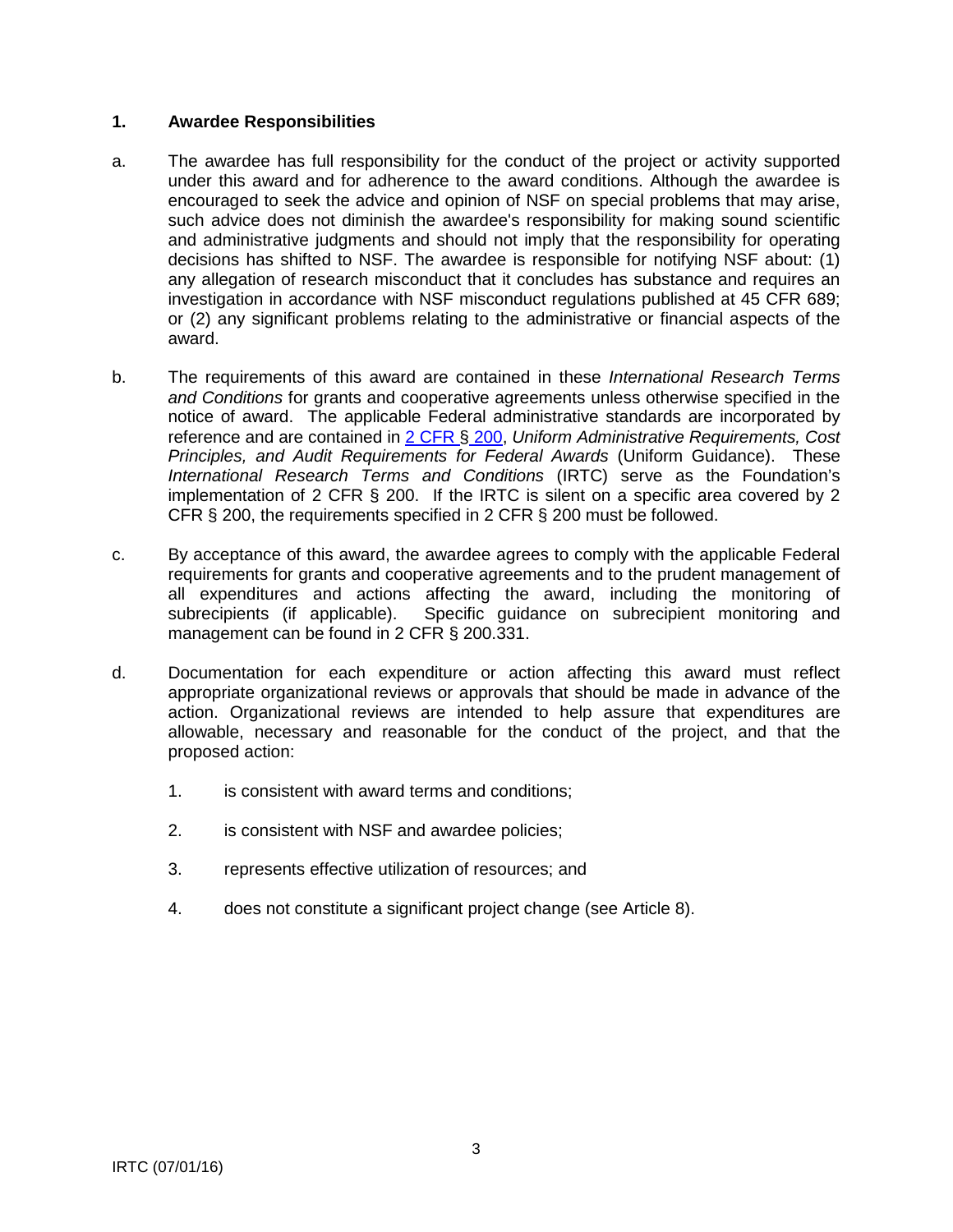<span id="page-3-0"></span>e. The awardee is responsible for ensuring that the Principal Investigator(s) (PIs) or Project Director(s) (PDs) and co-PIs/co-PDs receive a copy of the award conditions, including: the notice of award, the budget, these general terms and conditions, any special or award specific terms and conditions, and any subsequent changes in the award conditions. These award conditions are made available to the awardee by NSF in electronic form at http://www.nsf.gov/awards/managing/award\_conditions.jsp?org=NSF, and may be duplicated, copied or otherwise reproduced by the awardee as appropriate. This provision does not alter the awardee's full responsibility for conduct of the project and compliance with all award terms and conditions. Notices of award are available electronically via the NSF FastLane system at<https://www.fastlane.nsf.gov/>**.** Sponsored project offices are able to view, print and/or download NSF notices of award for their organizations and PIs/PDs and co-PIs/co-PDs can access their individual notices of award through use of the FastLane system.

#### **2. Prior Approval Requirements**

Unless otherwise specified in the notice of award, the Federal administrative requirements for prior agency approval summarized in 2 CFR § 200.308, and the provisions of the governing cost principles, the requirement to obtain NSF prior approval applies only to the activities and expenditures specified below.

- a. Consistent with 2 CFR § 200, written prior approval from the cognizant NSF Grants and Agreements Officer is required for:
- 1. Extensions to the Award Period (see Article 4)
- 2. Significant Project Changes
	- (a) Transfer of the project effort (see Article 8. See also 2 CFR § 200.308)
	- (b) Changes in objectives or scope (see Article 8. See also 2 CFR § 200.308)
	- (c) Long-Term disengagement or change of PI/PD or co-PI/co-PD (see Article 8. See also 2 CFR § 200.308)
	- (d) Change to cost sharing commitments reflected on Line M of the NSF award budget (see Article 25)
- 3. Rearrangements and Reconversion Costs (see Article 10)
- 4. The following expense categories which are not included in the approved budget:
	- (a) Consultant Services
	- (b) Equipment
	- (c) Travel
- 5. Salaries of administrative or clerical staff (see 2 CFR § 200.413)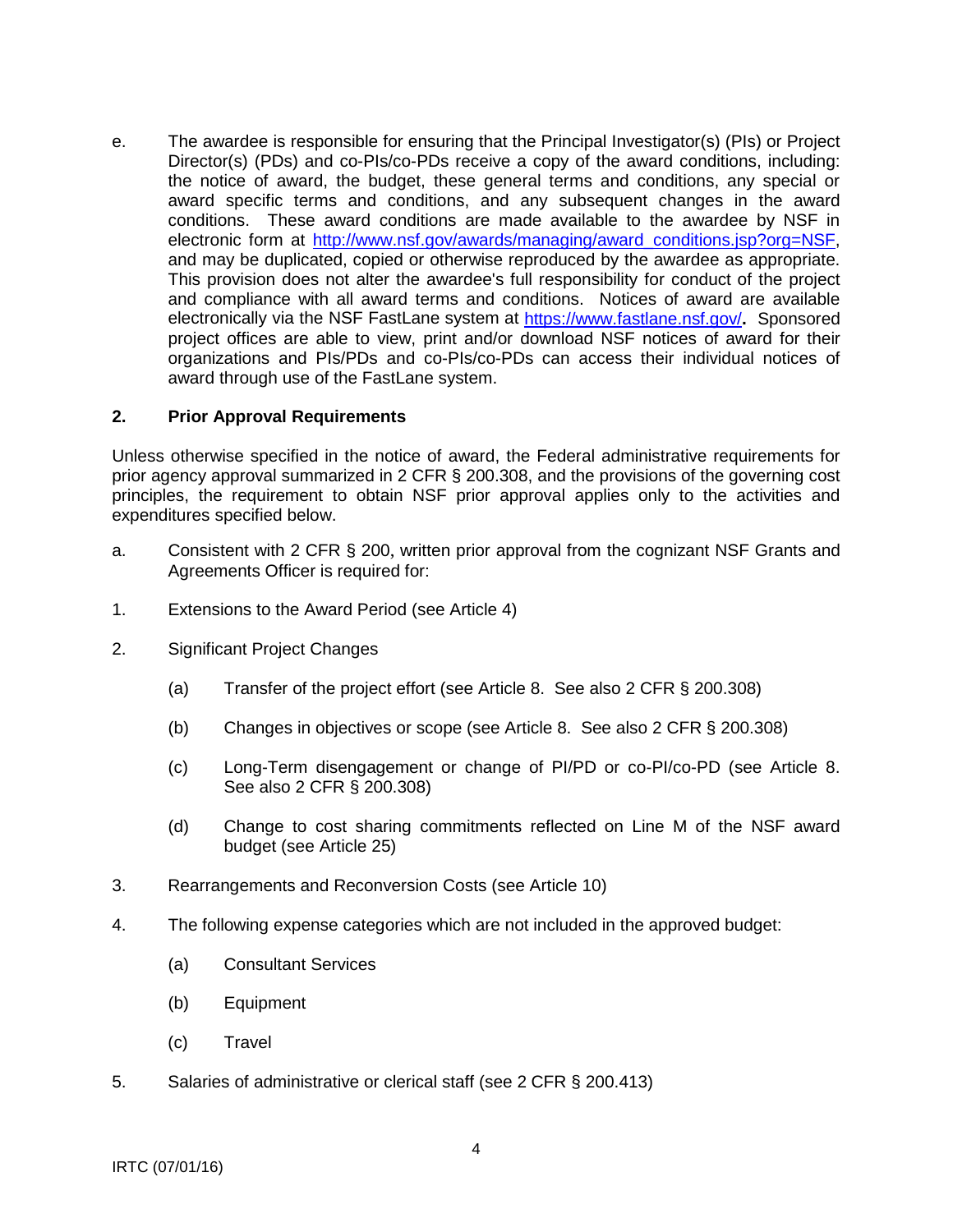- <span id="page-4-0"></span>6. Additional categories of participant support costs other than those described in 2 CFR § 200.75 (see Article 7. See also 2 CFR § 200.75 and the NSF *[Grant Proposal Guide](http://www.nsf.gov/pubs/policydocs/pappguide/nsf16001/gpg_2.jsp#IIC2gv)* [\(GPG\) Chapter II.C.2.g\(v\)\)](http://www.nsf.gov/pubs/policydocs/pappguide/nsf16001/gpg_2.jsp#IIC2gv).
- b. Written prior approval from the cognizant NSF Program Officer is required for transfer of funds budgeted for participant support (see Article 7. See also 2 CFR § 200.308(c)(5)).
- c. Requests for the prior approvals identified above (as well as other types of award related notifications or requests stipulated in the *[Award and Administration Guide](http://www.nsf.gov/pubs/policydocs/pappguide/nsf16001/aag_2ex1.pdf)* (AAG) [Chapter II, Exhibit II-1\)](http://www.nsf.gov/pubs/policydocs/pappguide/nsf16001/aag_2ex1.pdf) must be submitted via the use of NSF's electronic systems.

#### **3. Pre-Award Costs**

- a. Awardees may approve pre-award costs incurred within the ninety calendar day period before the start date of the award. Requests for approval of pre-award costs for periods greater than 90 calendar days must be submitted electronically via NSF's electronic<br>systems. Pre-award expenditures prior to the funding of an increment within a Pre-award expenditures prior to the funding of an increment within a continuing award are not subject to this limitation or approval requirement, but are subject to paragraph c. below.
- b. Pre-award costs must be necessary for the effective and economical conduct of the project and the costs must be otherwise allowable in accordance with Article 11.
- c. Pre-award expenditures are made at the awardee's risk. Awardee authority to approve pre-award costs does not impose an obligation on NSF: (1) in the absence of appropriations; (2) if an award is not subsequently made; or (3) if an award is made for a lesser amount than the awardee anticipated.

#### **4. Extensions to the Award Period**

- a. If additional time beyond the end date of the award is required to assure adequate completion of the original scope of work within the funds already made available, then the awardee must submit a request for a no-cost extension via NSF's electronic systems at least 45 days prior to end date of the award.
- b. The request must explain the need for the extension, include an estimate of the unobligated funds remaining, and a plan for use of the funds. The fact that unobligated funds may remain at the end of the award is not in itself sufficient justification for an extension. In addition, awardees are not authorized to extend an award that has a zero balance.
- c. The plan for the extended period must adhere to the previously approved objectives of the project. Awardees are cautioned not to make new commitments or incur new expenditures after the end date of the award until the no-cost extension has been approved by NSF.
- d. Disposition of the approval will either be provided through electronic notification from the cognizant NSF Program Officer or an amendment to the award approved by the NSF Grants and Agreements Officer. If approved, the new end date of the award will be reflected in NSF's electronic systems.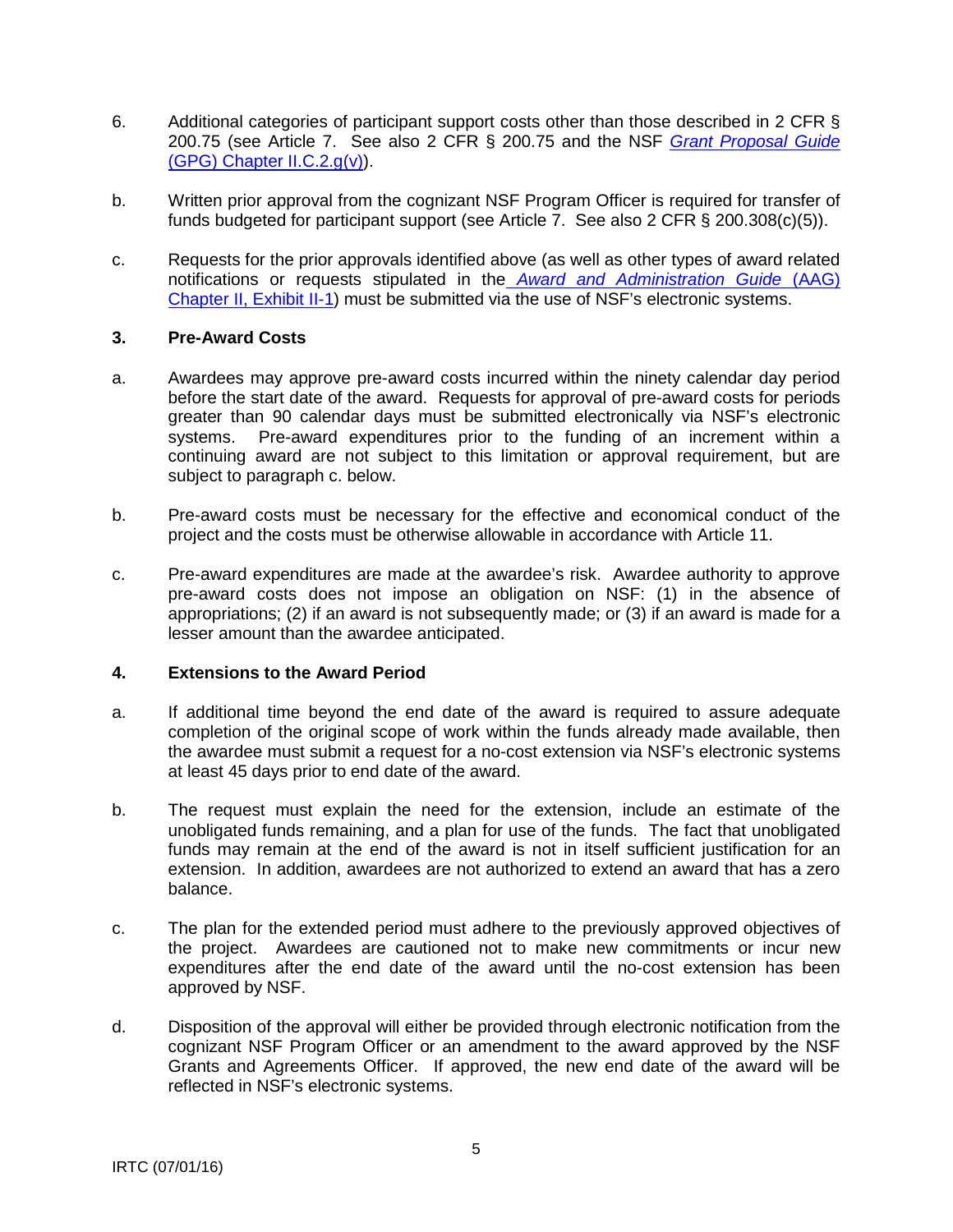# <span id="page-5-0"></span>**5. Consultant Services (also referred to as Professional Service Costs)**

Costs for professional and consultant services, including those who are members of a particular profession or possess a special skill and who are not officers or employees of the performing organization, are allowable when reasonable in relation to the services rendered and when not contingent upon recovery of costs from NSF. If not included in the award budget, anticipated services must be justified and information furnished on each individual's expertise, primary organizational affiliation, normal daily compensation rate, and number of days of expected service. Consultants' travel costs, including subsistence, may be included. If requested, the awardee must be able to justify that the proposed rate of pay is reasonable. Additional information on the allowability of consultant costs is available in 2 CFR § 200.459. See Article 2 above regarding prior approval requirements for consultant services.

## **6. Equipment**

- a. Purchase. No item of equipment over \$5,000, other than items identified in the approved budget, may be purchased without the advance written approval of the cognizant NSF Program Officer (see Article 2 above).
- b. Title. Title to equipment purchased with NSF award funds shall pass directly to the US Government from the vendor. Within 30 days from the date of delivery by the vendor, the awardee shall furnish the NSF Property Administrator (by email at: [fsrpts@nsf.gov\)](mailto:fsrpts@nsf.gov) with a full description of the equipment, including model and serial number, acquisition cost (including transportation charges), and the date of the acquisition. The awardee shall be responsible for property control over the equipment and shall obtain disposition instructions from NSF upon expiration of the award.
- c. Disposition. Upon expiration of the award, the awardee shall provide the NSF Property Administrator and the cognizant NSF Program Officer with a listing of all equipment purchased with award funds. This listing should include the acquisition cost and current estimated value of each piece of equipment as well as a recommendation from the awardee regarding appropriate disposition. If the awardee wishes to retain the property for continued use, the awardee also should include a statement of the intended use as well as an indication of whether it is willing to purchase the equipment from NSF. Upon consideration of information provided by the awardee and other relevant information, NSF will determine appropriate disposition of the equipment and will provide the awardee with disposition instructions.

# **7. Participant Support Costs**

a. Participant support costs as defined in 2 CFR § 200.75 are direct costs for items such as stipends or subsistence allowances, travel allowances and registration fees paid to or on behalf of participants (but not employees) in connection with NSF-sponsored conferences. In accordance with Article 2, prior approval is required for any additional categories of participant support costs, such as incentives, gifts, souvenirs, t-shirts and/or memorabilia. The request must be submitted via use of NSF's electronic systems and NSF approval of such changes will be by an amendment to the award signed by the cognizant NSF Grants and Agreements Officer. Awardee organizations must account for participant support costs separately. Indirect costs (F&A) are not allowed on participant support costs (see [GPG Chapter II.C.2.g\(v\)\).](http://www.nsf.gov/pubs/policydocs/pappguide/nsf16001/gpg_2.jsp#IIC2gv)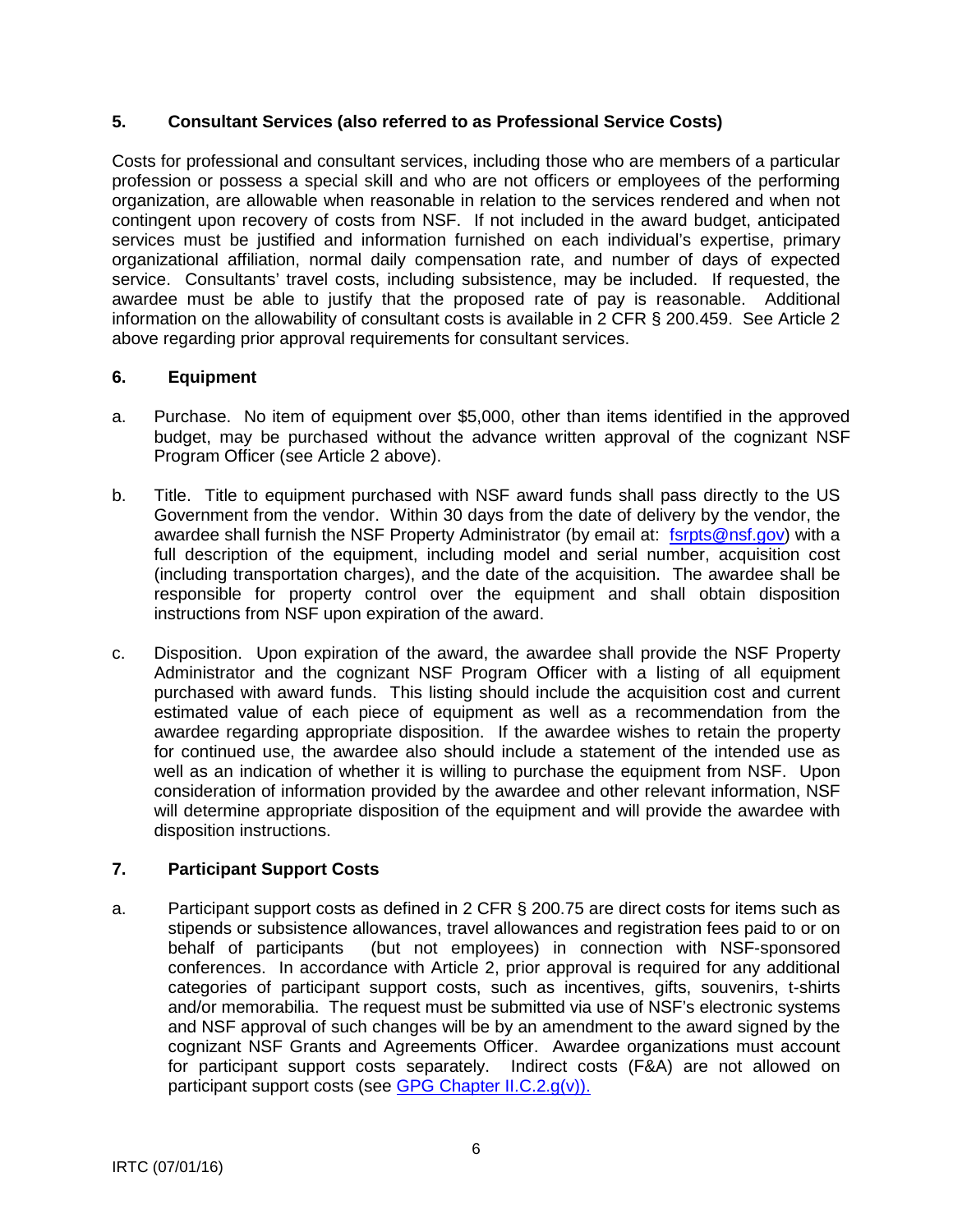<span id="page-6-0"></span>b. Funds provided for participant support may not be used by awardees for other categories of expense without the specific prior written approval of the cognizant NSF Program Officer. Such requests must be submitted electronically via use of NSF's electronic systems.

#### **8. Significant Project Changes**

Consistent with 2 CFR § 200.308, the awardee is required to obtain prior written approval from the cognizant NSF Grants and Agreements Officer whenever there are significant changes in the project or its direction as stipulated below.

#### a. *Transfer of the Project Effort (Subawards)*

- 1. NSF authorization to transfer a significant part of the research or substantive effort to another organization that has been disclosed in the proposal is not needed unless approval has been specifically withheld in the notice of award.
- 2. If it becomes necessary to transfer a significant part of the research or effort after an award has been made, notification of this intent should be submitted via use of NSF's electronic systems and must be electronically signed by an Authorized Organizational Representative (AOR). The request shall include a clear description of the work to be performed and a proposed budget (see [AAG](http://www.nsf.gov/pubs/policydocs/pappguide/nsf16001/aag_2.jsp#IIB3)  [Chapter II.B.3](http://www.nsf.gov/pubs/policydocs/pappguide/nsf16001/aag_2.jsp#IIB3) for additional information). NSF approval of such changes will be by an amendment to the award signed by the cognizant NSF Grants and Agreements Officer.
- 3. The awardee remains responsible for monitoring of the activities of the subrecipient as necessary to ensure that the subaward is used for authorized purposes, in compliance with Federal statutes, regulations, and the terms and conditions of the subaward as outlined in 2 CFR § 200.331. This includes maintaining the necessary documentation on all subawards and making it available to NSF upon request. The awardee shall include subaward activities in the annual and final project reports that are submitted to NSF.
- 4. Consistent with the guidance in 2 CFR § 200.331, awardees must adhere to the requirements for pass-through entities in establishing and managing subawards and contracts issued under the award. In addition, awardees shall ensure that the following articles, if applicable, flow down to all subawardees, or are appropriately addressed in the subaward instrument: Articles 5, 9 through 11, 16 through 20, 22 through 25, 30 through 35, 36, 38, 39 and 40.

#### b. *Changes in Objectives or Scope*

A proposed change in the phenomenon or phenomena under study or the objectives of the project stated in the proposal or agreed modifications thereto should be communicated to NSF via use of NSF's electronic systems. NSF approval of such changes will be by an amendment to the award approved by the cognizant NSF Grants and Agreements Officer.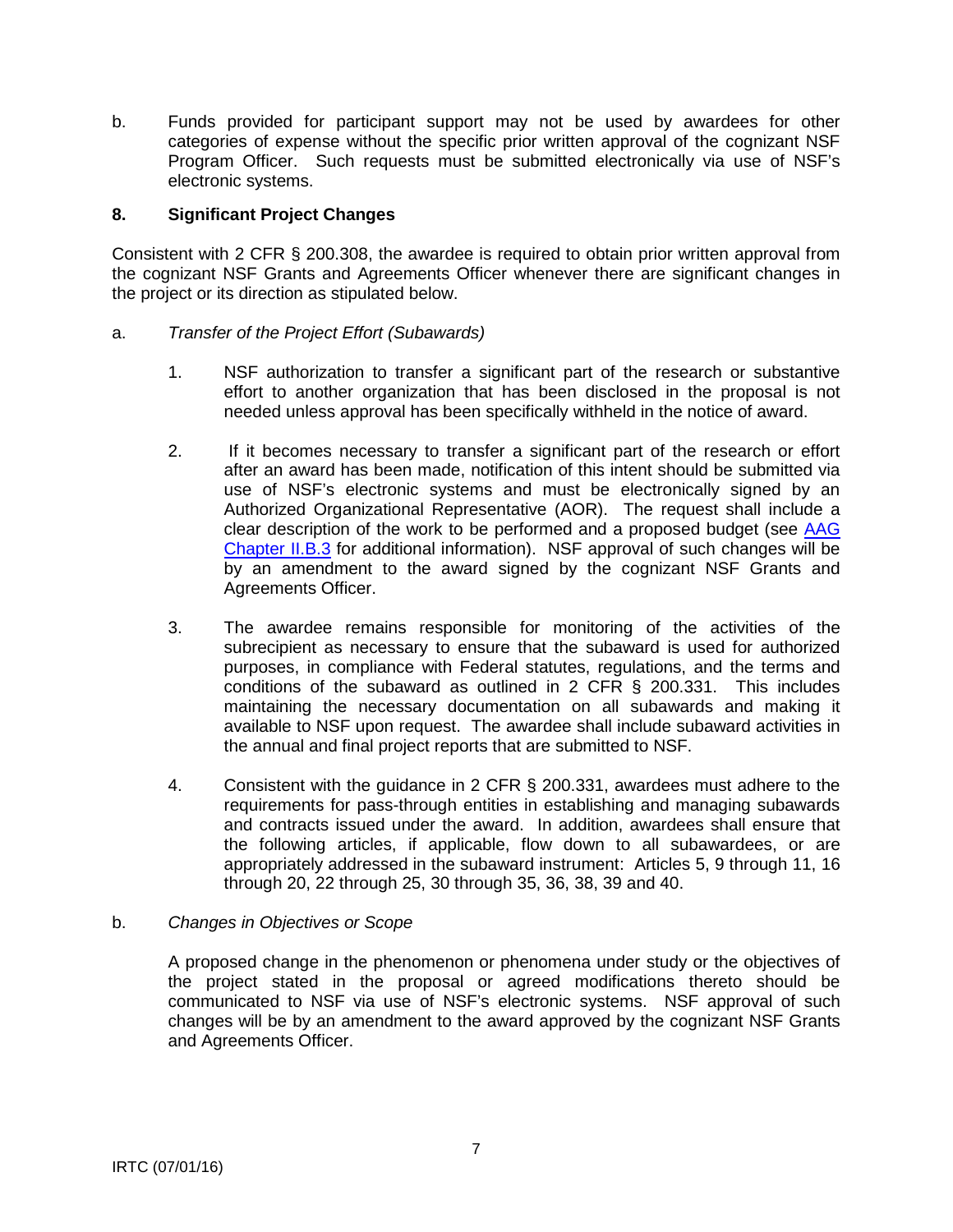<span id="page-7-0"></span>c. *Long-Term Disengagement or Change of Principal Investigator/Project Director or co-Principal Investigator/co-Project Director*

If a named Principal Investigator/Project Director or co-PI/co-PD plans to or becomes aware that he or she will: (1) devote substantially less effort to the work than anticipated in the approved proposal (defined in 2 CFR § 200.308(c)(3) as a reduction of 25% or more in time devoted to the project); (2) sever his or her connection with the grantee organization; or (3) be disengaged from the project for a continuous period of more than 3 months, or otherwise relinquish active direction of the project, he or she shall advise the appropriate official at the awardee organization, who shall initiate action appropriate to the situation in accordance with the guidelines described in [AAG Chapter II.B.2.](http://www.nsf.gov/pubs/policydocs/pappguide/nsf16001/aag_2.jsp#IIB2)

## **9. Travel**

- a. *Allowability of Travel Expenses*
- 1. Expenses for transportation, lodging, subsistence and related items incurred by project personnel and by outside consultants employed on the project (see [GPG Chapter](http://www.nsf.gov/pubs/policydocs/pappguide/nsf16001/gpg_2.jsp#IIC2giv)   $ILC.2.g(iv)$  who are in travel status on business related to an NSF-supported project are allowable as prescribed in the governing cost principles. See Article 2 above regarding prior approval requirements for travel.
- 2. Except as provided in the governing cost principles, the difference between economy airfare and a higher-class airfare is unallowable. A train, bus or other surface carrier may be used in lieu of, or as a supplement to, air travel at the lowest first-class rate by the transportation facility used. If such travel, however, could have been performed by air, the allowance will not normally exceed that for jet economy airfare.

#### b. *Travel Support for Dependents of Key Project Personnel*

Travel support for dependents of key project personnel is allowable only under the following conditions as outlined in 2 CFR § 474(c)(2):

- 1. the individual is a key person who is essential to the project on a full-time basis;
- 2. the individual's residence away from home and in a foreign country is for a continuous period of six months or more and is essential to the effective performance of the project; and
- 3. the dependents' travel allowance is consistent with the policies of the organization administering the award.
- c. *Use of US-Flag Carriers*
- 1. In accordance with the Fly America Act (49 USC 40118), any air transportation to, from, between, or within a country other than the US of persons or property, the expense of which will be assisted by NSF funding, must be performed by or under a code-sharing arrangement with a US-flag air carrier if service provided by such a carrier is available (see Comptroller General Decision B-240956, dated September 25, 1991). Tickets (or documentation for electronic tickets) must identify the US flag air carrier's designator code and flight number.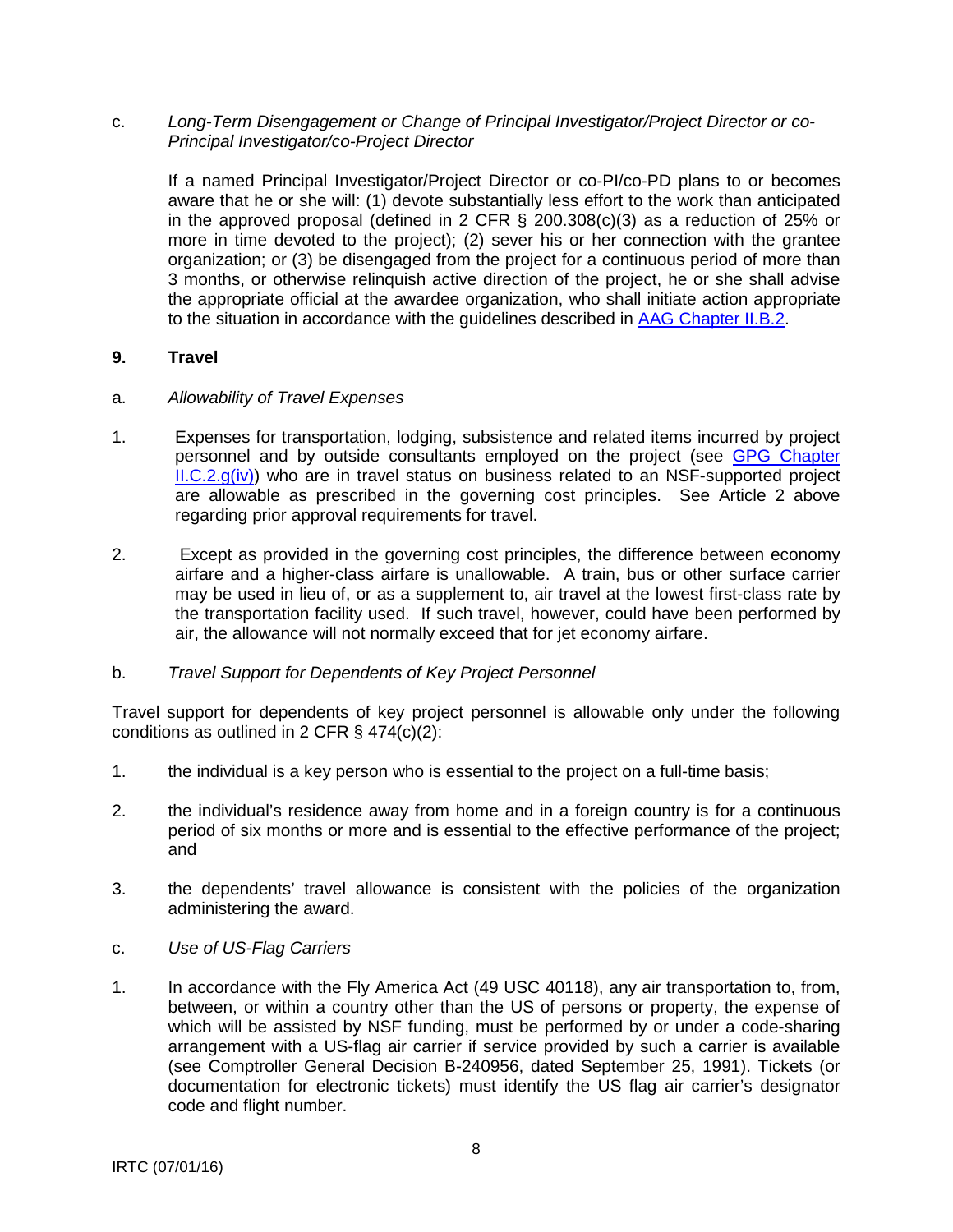- 2. For the purposes of this requirement, US-flag air carrier service is considered available even though:
	- (a) comparable or a different kind of service can be provided at less cost by a foreign-flag air carrier;
	- (b) foreign-flag air carrier service is preferred by, or is more convenient for, NSF or traveler; or
	- (c) service by a foreign-flag air carrier can be paid for in excess foreign currency.
- 3. The following rules apply unless their application would result in the first or last leg of travel from or to the US being performed by a foreign-flag air carrier:
	- (a) a US-flag air carrier shall be used to destination or, in the absence of direct or through service, to the farthest interchange point on a usually traveled route.
	- (b) if a US-flag air carrier does not serve an origin or interchange point, a foreign-flag air carrier shall be used only to the nearest interchange point on a usually traveled route to connect with a US flag air carrier.

#### d. *Use of Foreign-Flag Air Carriers*

There are certain circumstances under which use of a foreign-flag air carrier is permissible. These circumstances are outlined below:

1. *Airline "Open Skies" Agreements*:

A foreign flag air carrier may be used if the transportation is provided under an air transportation agreement between the United States and a foreign government, which the Department of Transportation has determined meets the requirements of the Fly America Act. For information on "open skies" agreements in which the United States has entered, please refer to the GSA website at [http://www.gsa.gov/portal/content/103191.](http://www.gsa.gov/portal/content/103191)

#### Note on US/European Union Open Skies Agreement

In 2007, the US entered into an "Open Skies" Agreement with the European Union ("EU"). This agreement was modified in June 2010. The current Agreement gives European Community airlines (airlines of Member States) the right to transport passengers and cargo on flights funded by the US government, when the transportation is between: (1) any two points outside the United States; or (2) a point in the United States and any point outside the United States that the EU airline is authorized to serve under the "Open Skies" Agreement.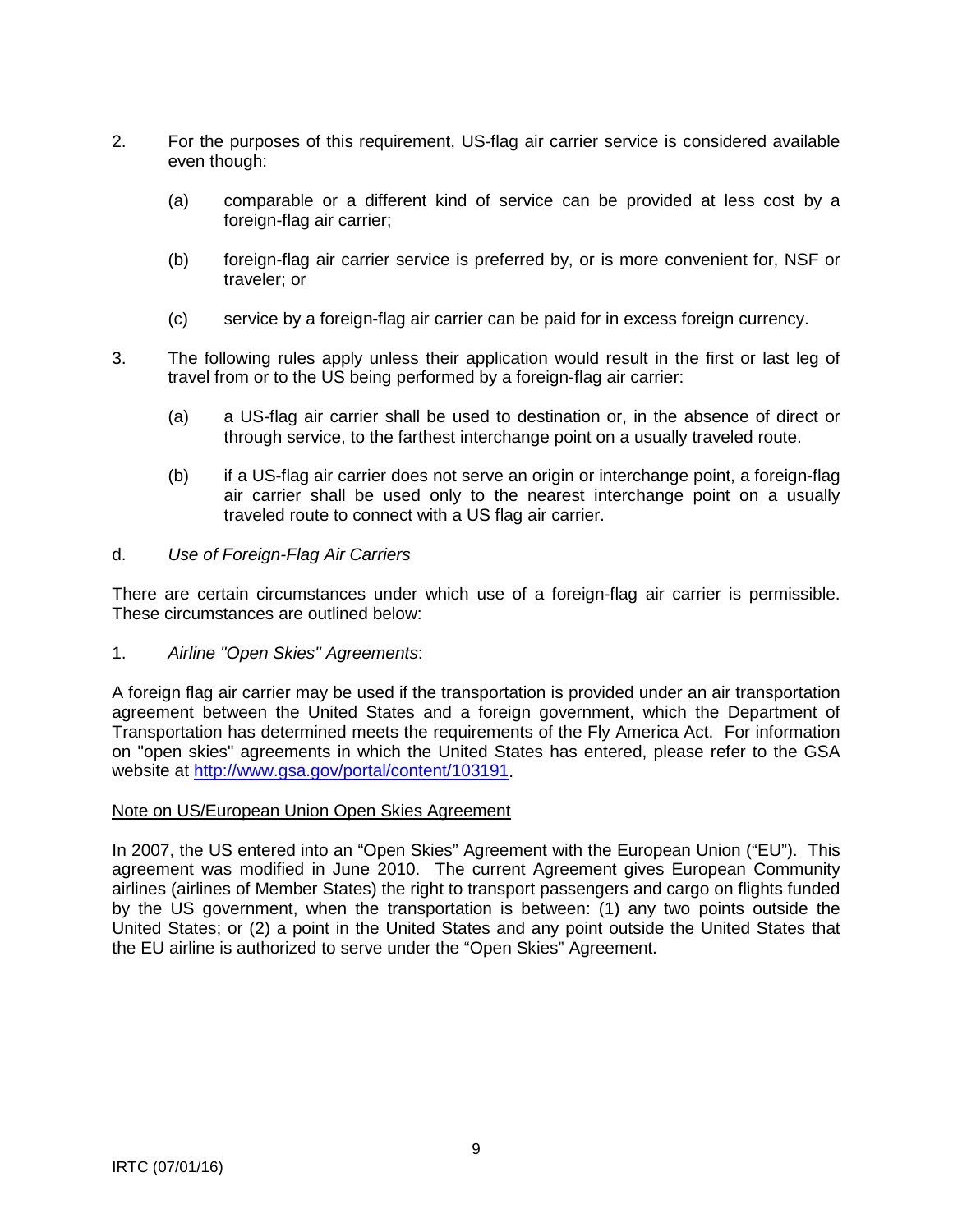In 2011, two significant changes were made to the US/EU Open Skies Agreement. First, EU airlines are now granted the right to transport civilian agency-funded passengers who are NOT eligible to travel on GSA Airline City Pair Contract fares (e.g., grantees) between a point in the United States and a point outside the United States even if there is a GSA Airline City Pair Contract fare in effect between the origin and destination points. An individual, however, who is traveling on a route for which there is a City Pair Contract fare in effect, *and who is eligible for such a fare* (e.g., Federal employee), will be required to fly on a US carrier, absent another applicable exception.

Second, under the amended Agreement, EU airlines are now authorized to transport passengers between points in the United States and points outside the EU if the EU airline is authorized to serve the route under the Agreement. This includes flights that originate, arrive, or stop in the EU. Prior to this change, EU airlines were limited to flying passengers between points in the US and points in the EU.

2. *Involuntary Rerouting*: Travel on a foreign-flag carrier is permitted if a US-flag air carrier involuntarily reroutes the traveler via a foreign-flag air carrier, notwithstanding the availability of alternative US-flag air carrier service.

3. *Travel To and From the US* on non-European Community Airlines

Use of a non-European Community foreign-flag air carrier is permissible if the airport abroad is:

- (a) the traveler's origin or destination airport, and use of US-flag air carrier service would extend the time in a travel status by at least 24 hours more than travel by a foreign-flag air carrier; or
- (b) an interchange point, and use of US-flag air carrier service would increase the number of aircraft changes the traveler must make outside of the US by two or more, would require the traveler to wait four hours or more to make connections at that point, or would extend the time in a travel status by at least six hours more than travel by a foreign-flag air carrier.
- 4. *Travel Between Points Outside the US on non-European Community Airlines*

Use of a non-European Community foreign-flag air carrier is permissible if:

- (a) travel by a foreign-flag air carrier would eliminate two or more aircraft changes en route;
- (b) travel by a US-flag air carrier would require a connecting time of four hours or more at an overseas interchange point; or
- (c) the travel is not part of the trip to or from the US, and use of a US-flag air carrier would extend the time in a travel status by at least six hours more than travel by a foreign-flag air carrier.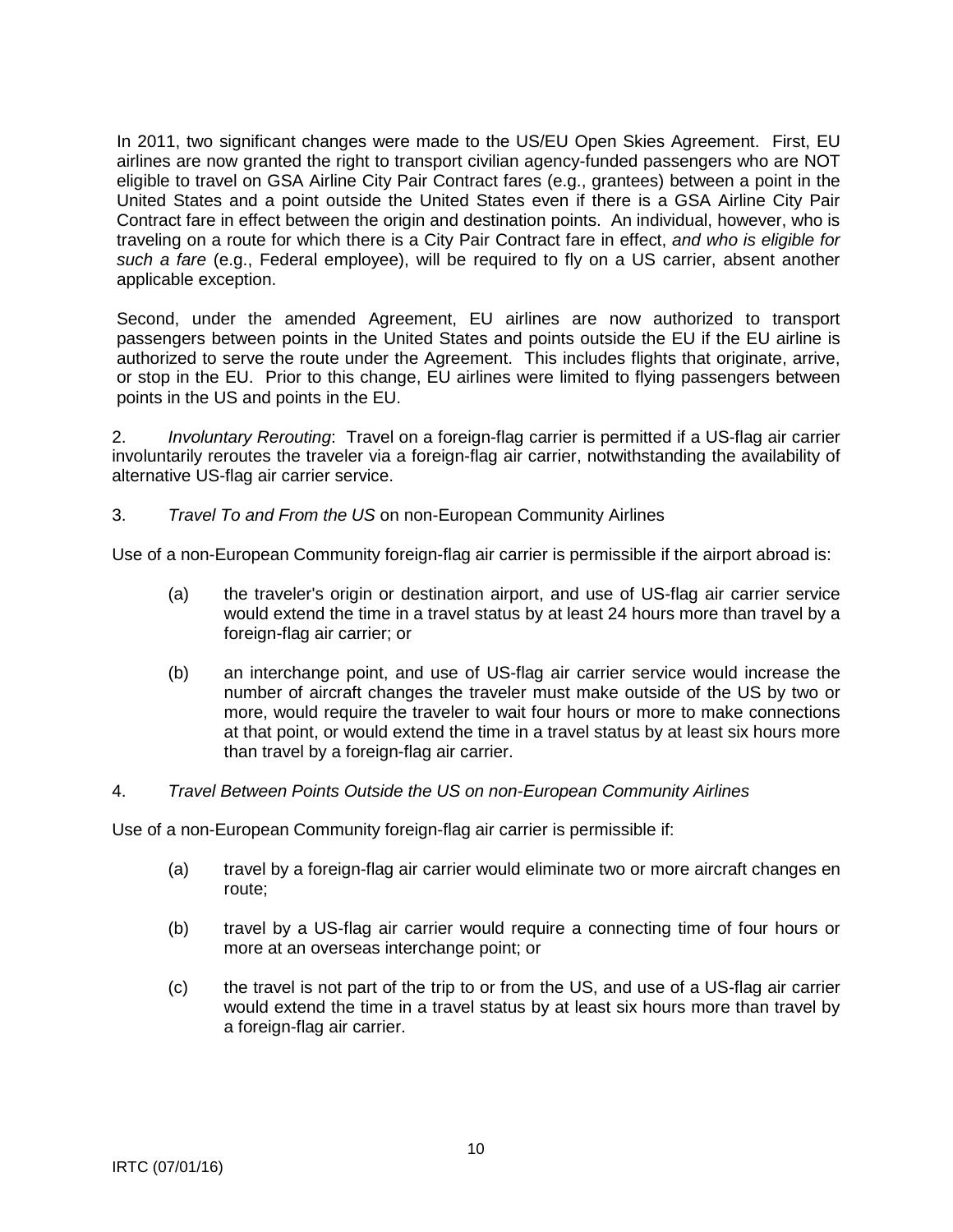<span id="page-10-0"></span>5. *Short Distance Travel*. For all short distance travel, regardless of origin and destination, use of a foreign-flag air carrier is permissible if the elapsed travel time on a scheduled flight from origin to destination airport by a foreign-flag air carrier is three hours or less and service by a US-flag air carrier would double the travel time.

#### **10. Rearrangement and Reconversion Costs**

- a. Costs incurred for ordinary and normal rearrangement and alteration of facilities that do not constitute construction (i.e., rearrangements and alterations costs aggregating less than \$25,000) to adapt space or utilities within a completed structure to accomplish the objectives of the award, are allowable and approved, provided the:
	- 1. building has a usable life consistent with project purposes and is architecturally suitable for conversion;
	- 2. rearrangements and alterations are essential to the project supported by the award; and
	- 3. space involved will be occupied by the project. In situations where the space is rented, in order for the costs of the rearrangement and alteration to be allowed, the awardee must secure a lease for the length of the project.
- b. The rearrangements and alteration of facilities aggregating \$25,000 or over require the prior written approval from NSF via use of NSF's electronic systems. Appendix II of 2 CFR § 200 contains provisions that must be included in contracts made by the awardee.

#### **11. Allowable Costs**

- a. The allowability of costs<sup>[1](#page-10-1)</sup> and cost allocation methods for work performed under this award, up to the amount specified in the award, shall be determined in accordance with the governing cost principles as specified below and must conform with NSF policies, award special provisions and awardee internal policies in effect on the start date of the award.
- b. The cost principles applicable to educational institutions, State, local, and Indian Tribal governments and non-profit organizations (other than hospitals) can be found in 2 CFR § 200, Subpart E.
- c. Separate guidance for hospitals can be found in 45 CFR Part 75, Appendix IX, "Principles for Determining Costs Applicable to Research and Development Under Grants and Contracts with Hospitals."
- d. Separate guidance for for-profit organizations can be found in the Federal Acquisition Regulation, Part 31.
- e. Certain prior approval requirements contained in the governing cost principles have been modified by Article 2.

 $\overline{a}$ 

<span id="page-10-1"></span><sup>1</sup> Consistent with 2 CFR § 200.453, for computing devices, charging as a direct cost is allowable for devices that are essential and allocable, but not solely dedicated, to the performance of the award.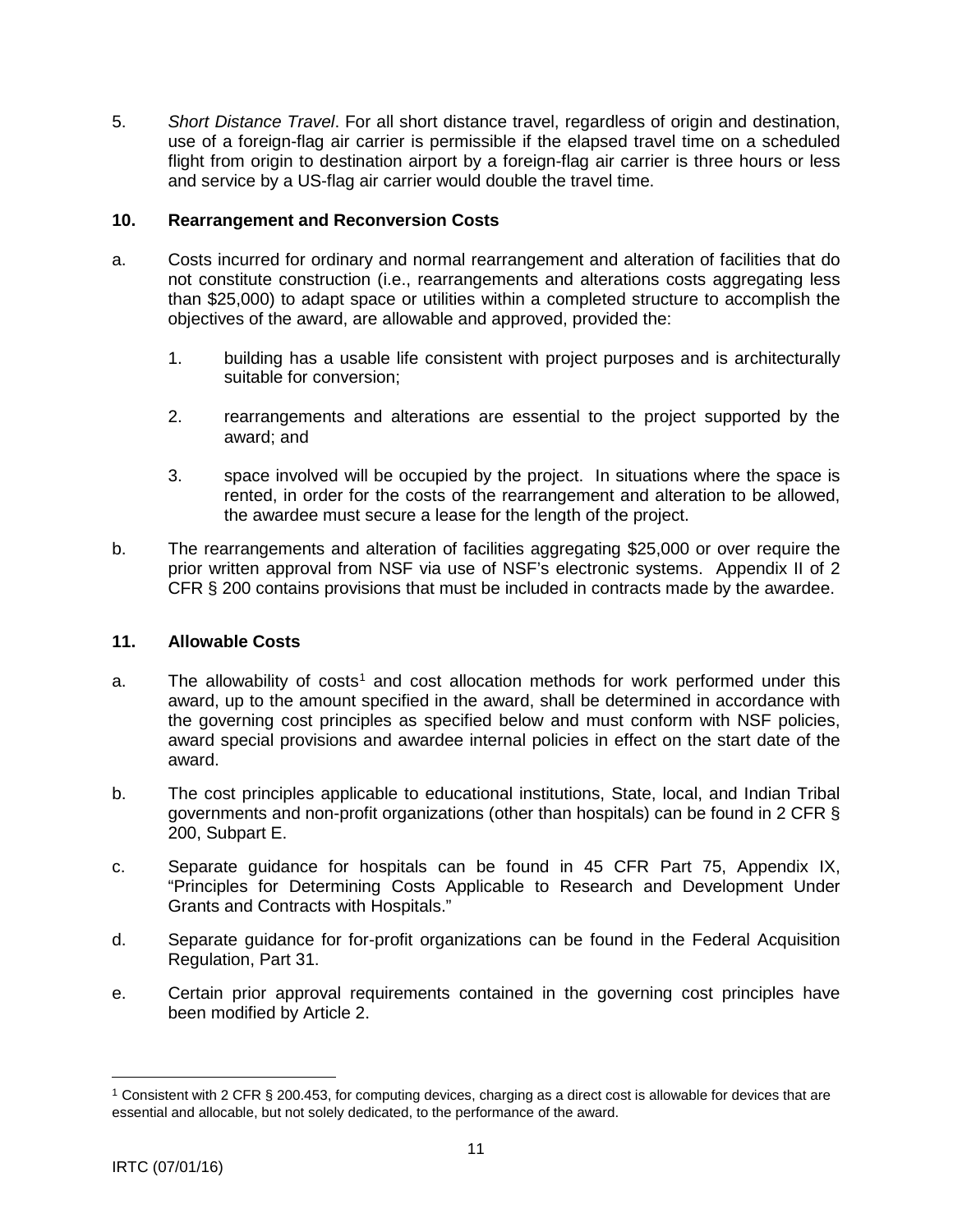# <span id="page-11-0"></span>**12. Payments**

- a. Except as noted in [AAG Chapter III.C,](http://www.nsf.gov/pubs/policydocs/pappguide/nsf16001/aag_3.jsp#IIIC) NSF awardees are required to request payments electronically through the Award Cash Management Service (ACM\$). Under ACM\$, awardees must provide award level detail at the time of the payment request. Awardees should request payments in amounts necessary to meet their current needs, pursuant to the guidelines contained in 31 CFR Part 205. Unless otherwise specified in the award, the awardee agrees to comply with all applicable Treasury regulations and National Science Foundation implementing and reporting procedures, which are outlined in [AAG Chapter III.](http://www.nsf.gov/pubs/policydocs/pappguide/nsf16001/aag_3.jsp)
- b. In accordance with 2 CFR § 200.305, where appropriate, awardees are required to maintain advances of Federal funds in interest-bearing accounts. Grantees may retain interest earned on amounts up to \$500 per year for administrative expenses. Any additional interest earned on Federal advance payments deposited in interest-bearing accounts must be remitted annually to the Department of Health and Human Services Payment Management System (PMS) through an electronic medium using either the Automated Clearing House (ACH) network or a Fedwire Funds Service payment. Instructions on submission of remittances can be found in AAG Chapter III.D.3.

# **13. Continuing Grant Increments**

Unless otherwise specified, each successive increment of a continuing grant will be funded at the level specified in the original notice of award without a formal request from the awardee provided an annual project report has been received from the Principal Investigator(s) and accepted by the cognizant NSF Program Officer.

Continuing funding is contingent on (1) availability of funds; (2) satisfactory scientific/technical progress; and (3) any special conditions of the award.

# **14. Project Reporting Requirements**

- a. *Annual Project Reports*
	- 1. Submission Requirement. Annual project reports are required for both standard and continuing awards.<sup>[2](#page-11-1)</sup>
	- 2. Content of Annual Project Reports. The Research Performance Progress Report (RPPR), as implemented in Research.gov, should be used for preparation of the Annual Project Reports to address progress in all activities of the project, including any activities intended to address the Broader Impacts criterion that are not intrinsic to the research. The awardee shall include subaward activities in annual project reports that are submitted to NSF.
	- 3. Timing of Annual Project Reports. Unless otherwise specified in the award, annual project reports should be submitted electronically, at least 90 days prior to the end of the current budget period to allow adequate time for the cognizant NSF Program Officer to review and approve the report. As reflected in the Project Report System, the report is considered due during the 90 day period.

 $\overline{a}$ 

<span id="page-11-1"></span><sup>&</sup>lt;sup>2</sup> Submission of an "interim" report via the Project Report System does not constitute compliance with the annual reporting requirement.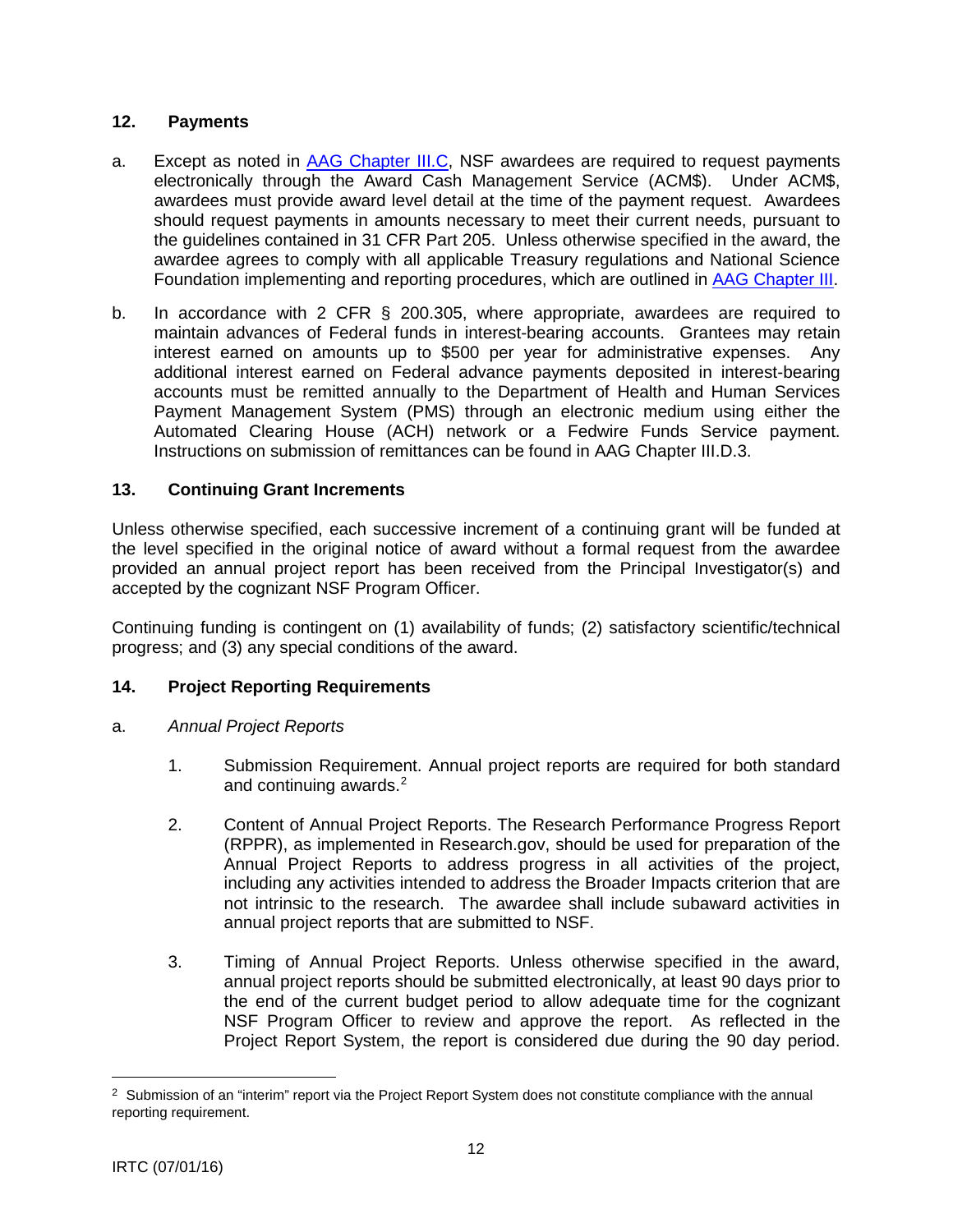<span id="page-12-0"></span>The report becomes overdue **the day after the 90 day period ends.** It should be noted that the final annual report serves as the project's final report and must be submitted in accordance with paragraph b below.

Failure to submit timely reports will delay NSF review and processing of pending proposals and processing of additional funding and administrative actions, including, but not limited to, no cost extensions for all identified PIs/PDs and co-PIs/co-PDs on a given award. In the case of continuing grants, failure to submit timely reports may delay processing of funding increments.

## b. *Final Project Report*

- 1. Submission Requirement. Unless otherwise specified in the award, the final project report should be submitted electronically no later than 120 days following the end of the award. As reflected in the Project Report System, the report is considered due during the 120 day period. The report becomes overdue **the day after the 120 day period ends**. Note, however, that standard grants made prior to January 25, 2016 retain the requirement to submit final project reports no later than 90 days following the end date of the grant.
- 2. Content of Final Project Report. The Research Performance Progress Report, as implemented in Research.gov, also should be used for preparation of the Final Project Report to address progress in all activities of the project, including any activities intended to address the Broader Impacts criterion t**h**at are not intrinsic to the research. The awardee shall include subaward activities in final project reports that are submitted to NSF.
- 3. Additional Requirements. The awardee also shall provide to the cognizant NSF Program Officer, no later than 120 days following the end date of the award, any unique reports or other end items specified in the award (e.g., special cost sharing reports), including any reporting requirements set forth in the applicable program solicitation referenced in the award as being directly related to either the award or the administration of the award.

## c*. Project Outcomes Report for the General Public*

No later than 120 days following the end of the award, a project outcomes report for the general public must be submitted electronically via Research.gov. This report serves as a brief summary, prepared specifically for the public, of the nature and outcomes of the project. This report will be posted electronically by NSF exactly as it is submitted. For information about the content of the report, see the [AAG Chapter II.D.3.](http://www.nsf.gov/pubs/policydocs/pappguide/nsf16001/aag_2.jsp#IID3) Note, however, that standard grants made prior to January 25, 2016 retain the requirement to submit project outcomes reports no later than 90 days following the end date of the grant.

## **15. Expenditure Reports**

**Article 15 establishes the requirement that awardees must submit final payment requests through the Award Cash Management Service no later than 120 days after the end date of the award. This requirement applies to all current awards and funding amendments to existing NSF awards, as well as to all new NSF awards.**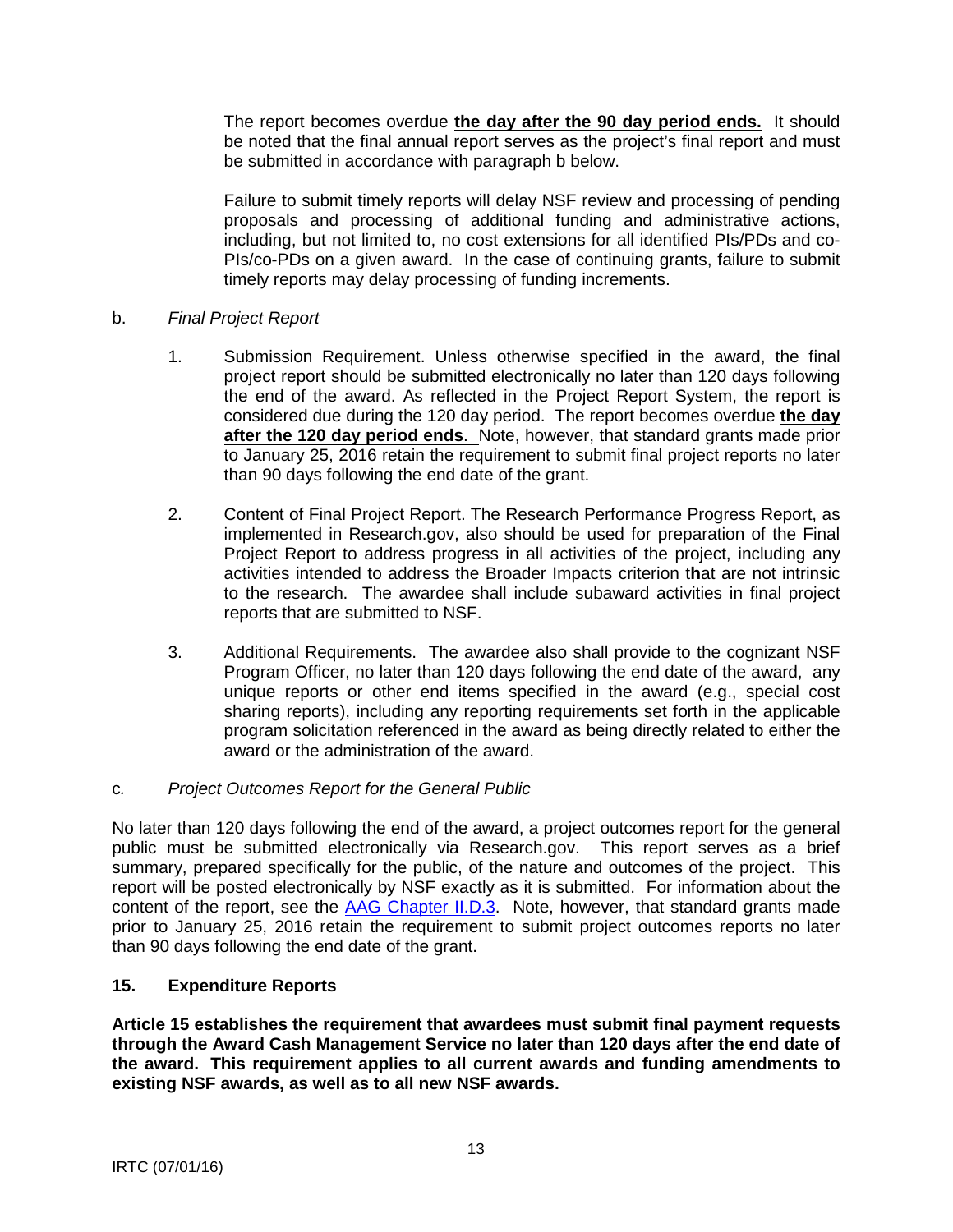<span id="page-13-0"></span>NSF uses the payment request entries in the Award Cash Management Service (ACM\$) to collect the final financial data for awards paid through that system. No additional interim or final financial reporting is required.

Awardees must submit final payment requests through ACM\$ **no later than 120 days** after the award end date. For instructions regarding final disbursement reporting, see the [AAG Chapter](http://www.nsf.gov/pubs/policydocs/pappguide/nsf15001/aag_3.jsp#IIIE)  [III.E.](http://www.nsf.gov/pubs/policydocs/pappguide/nsf15001/aag_3.jsp#IIIE)

# **16. Responsible Conduct of Research**

In accordance with Section 7009 of the America Creating Opportunities to Meaningfully Promote Excellence in Technology, Education, and Science (COMPETES) Act (42 USC 1862o–1) NSF requires that awardees must have a plan in place to provide appropriate training and oversight in the responsible and ethical conduct of research (RCR) to undergraduates, graduate students, and postdoctoral researchers who will be supported by NSF to conduct research. Training plans are subject to review, upon request.

Awardees must designate one or more persons to oversee compliance with the RCR training requirement. Awardees are responsible for verifying that undergraduate students, graduate students, and postdoctoral researchers supported by NSF to conduct research have received training in the responsible and ethical conduct of research, in accordance with the plan the awardee has put in place for their organization.

Awardees shall ensure that these RCR requirements flow down to all subrecipients, or are otherwise appropriately addressed in the subaward.

# **17. Reporting Subawards and Executive Compensation**

## **The URL referenced in b.2.(a) below has changed to: [https://www.sam.gov](https://www.sam.gov/)**.

In accordance with the Office of Management and Budget guidance published in the Federal Register (FR) September 14, 2010 on *Requirements for Federal Funding Accountability and Transparency Act Implementation*, grantees must comply with the following award term, contained in 75 FR 22705:

## a. *Reporting of first-tier subawards*

1. *Applicability*. Unless you are exempt as provided in paragraph d. of this award term, you must report each action that obligates \$25,000 or more in Federal funds that does not include Recovery funds (as defined in section 1512(a)(2) of the American Recovery and Reinvestment Act of 2009, Pub. L. 111-5) for a subaward to an entity (see definitions in paragraph e of this award term).

## 2. *Where and when to report*

(a) You must report each obligating action described in paragraph a.1.of this award term to [www.fsrs.gov.](http://www.fsrs.gov/)

(b) For subaward information, report no later than the end of the month following the month in which the obligation was made. (For example, if the obligation was made on November 7, 2010, the obligation must be reported by no later than December 31, 2010.)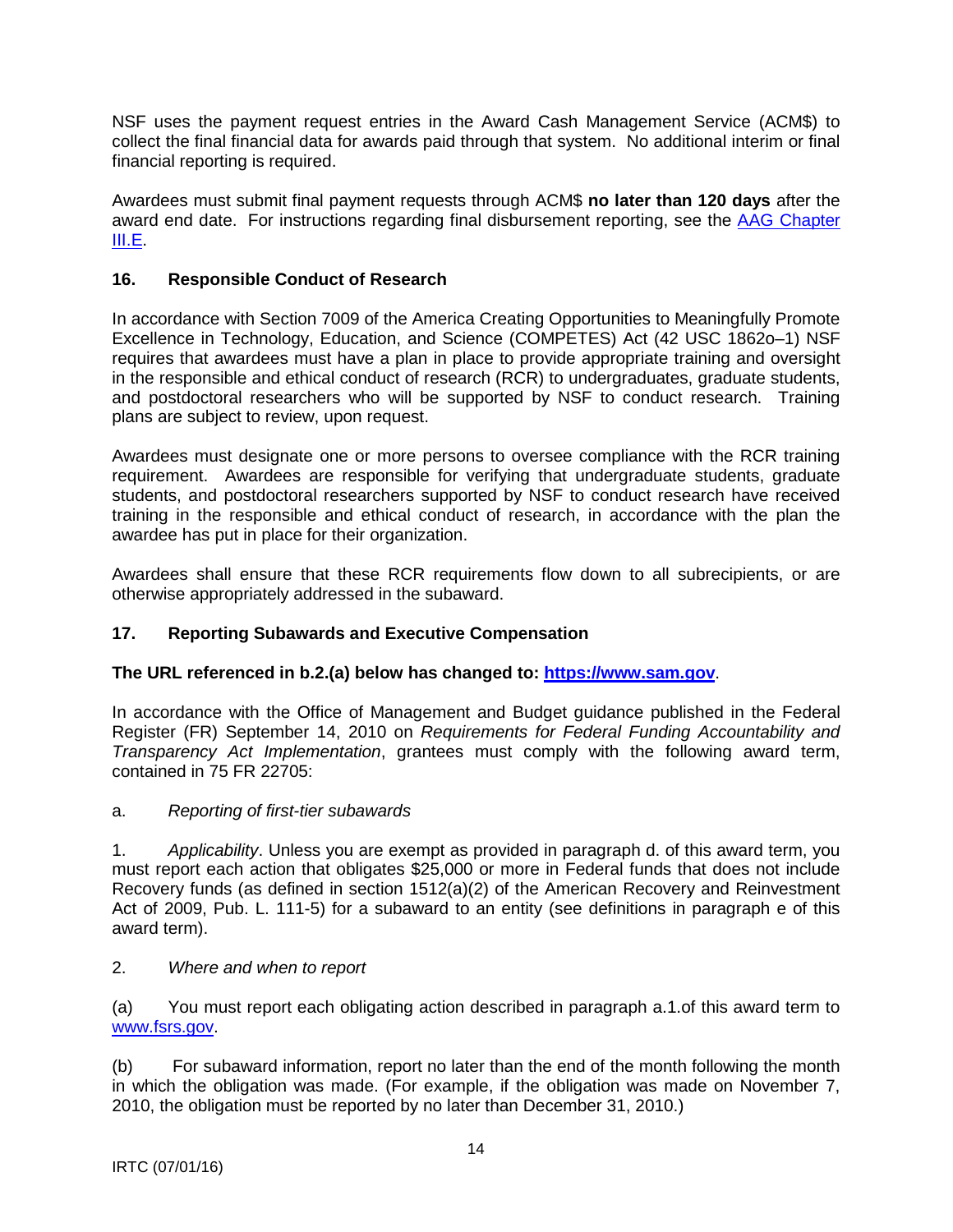*3. What to report*. You must report the information about each obligating action that the submission instructions posted at [www.fsrs.gov](http://www.fsrs.gov/) specify.

# b. *Reporting Total Compensation of Recipient Executives*

1. *Applicability and what to report*. You must report total compensation for each of your five most highly compensated executives for the preceding completed fiscal year, if:

(a) the total Federal funding authorized to date under this award is \$25,000 or more;

(b) in the preceding fiscal year, you received—

(i) 80 percent or more of your annual gross revenues from Federal procurement contracts (and subcontracts) and Federal financial assistance subject to the Transparency Act, as defined at 2 CFR 170.320 (and subawards); and

(ii) \$25,000,000 or more in annual gross revenues from Federal procurement contracts (and subcontracts) and Federal financial assistance subject to the Transparency Act, as defined at 2 CFR 170.320 (and subawards); and

(c) The public does not have access to information about the compensation of the executives through periodic reports filed under section 13(a) or 15(d) of the Securities Exchange Act of 1934 (15 U.S.C. 78m(a), 78o(d)) or section 6104 of the Internal Revenue Code of 1986. (To determine if the public has access to the compensation information, see the U.S. Security and Exchange Commission total compensation filings at http://www.sec.gov/answers/execomp.htm.)

2. *Where and when to report*. You must report executive total compensation described in paragraph b.1.of this award term:

(a) As part of your registration profile at [www.ccr.gov.](http://www.ccr.gov/)

(b) By the end of the month following the month in which this award is made, and annually thereafter.

c. *Reporting of Total Compensation of Subrecipient Executives*

1. *Applicability and what to report*. Unless you are exempt as provided in paragraph d. of this award term, for each first-tier subrecipient under this award, you shall report the names and total compensation of each of the subrecipient's five most highly compensated executives for the subrecipient's preceding completed fiscal year, if:

(a) in the subrecipient's preceding fiscal year, the subrecipient received—

(i) 80 percent or more of its annual gross revenues from Federal procurement contracts (and subcontracts) and Federal financial assistance subject to the Transparency Act, as defined at 2 CFR 170.320 (and subawards); and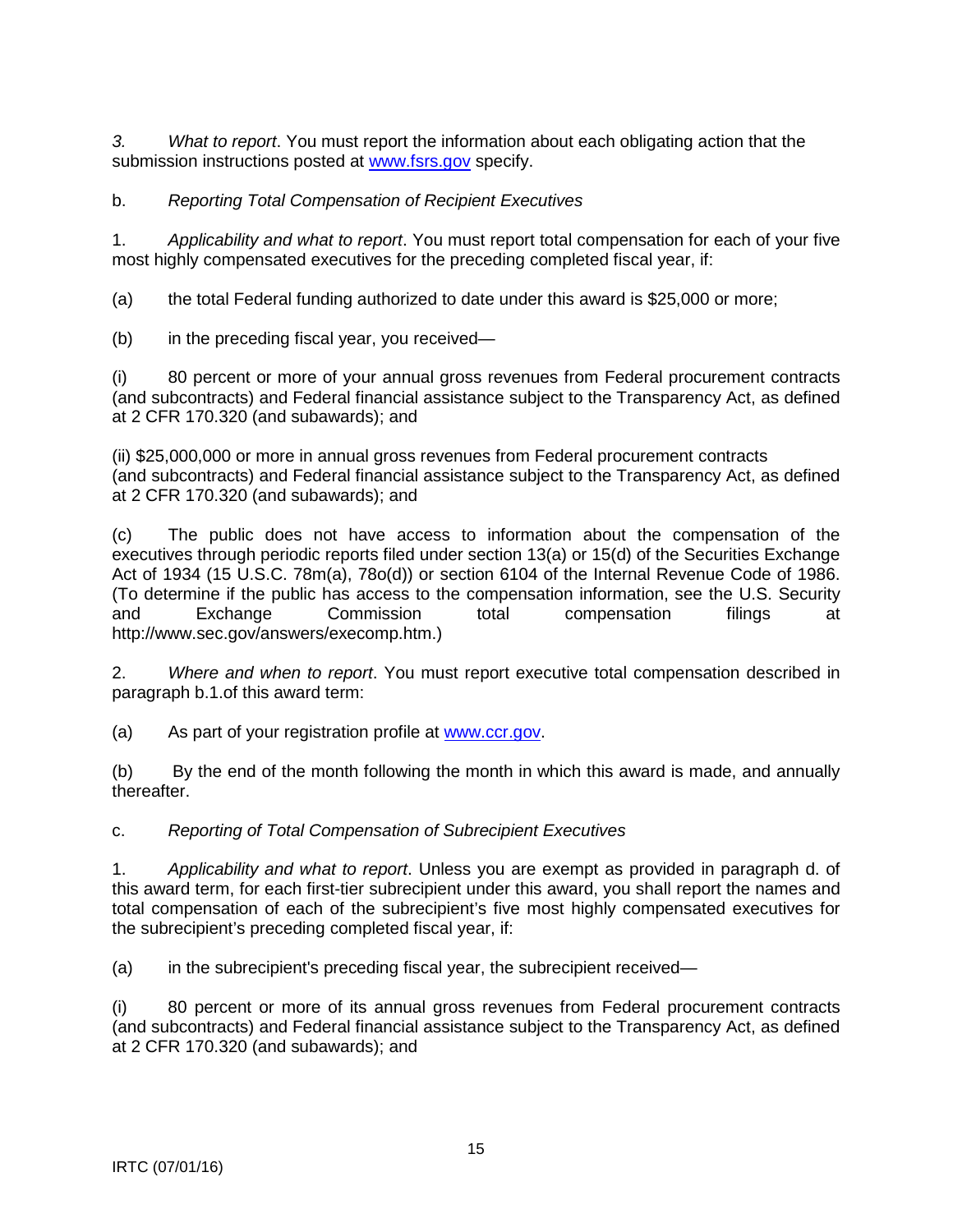(ii) \$25,000,000 or more in annual gross revenues from Federal procurement contracts (and subcontracts), and Federal financial assistance subject to the Transparency Act (and subawards); and

(b) The public does not have access to information about the compensation of the executives through periodic reports filed under section 13(a) or 15(d) of the Securities Exchange Act of 1934 (15 U.S.C. 78m(a), 78o(d)) or section 6104 of the Internal Revenue Code of 1986. (To determine if the public has access to the compensation information, see the U.S. Security and Exchange Commission total compensation filings at [http://www.sec.gov/answers/execomp.htm.](http://www.sec.gov/answers/execomp.htm))

2. *Where and when to report*. You must report subrecipient executive total compensation described in paragraph c.1.of this award term:

(a) To the recipient.

(b) By the end of the month following the month during which you make the subaward. For example, if a subaward is obligated on any date during the month of October of a given year (i.e., between October 1 and 31), you must report any required compensation information of the subrecipient by November 30 of that year.

#### d. *Exemptions*

If, in the previous tax year, you had gross income, from all sources, under \$300,000, you are exempt from the requirements to report:

1. subawards, and

2. the total compensation of the five most highly compensated executives of any subrecipient.

#### e. *Definitions*

For purposes of this award term:

- 1. Entity means all of the following, as defined in 2 CFR part 25:
- (a) A Governmental organization, which is a State, local government, or Indian tribe;
- (b) A foreign public entity;
- (c) A domestic or foreign nonprofit organization;
- (d) A domestic or foreign for-profit organization;

(e) A Federal agency, but only as a subrecipient under an award or subaward to a non-Federal entity.

2. Executive means officers, managing partners, or any other employees in management positions.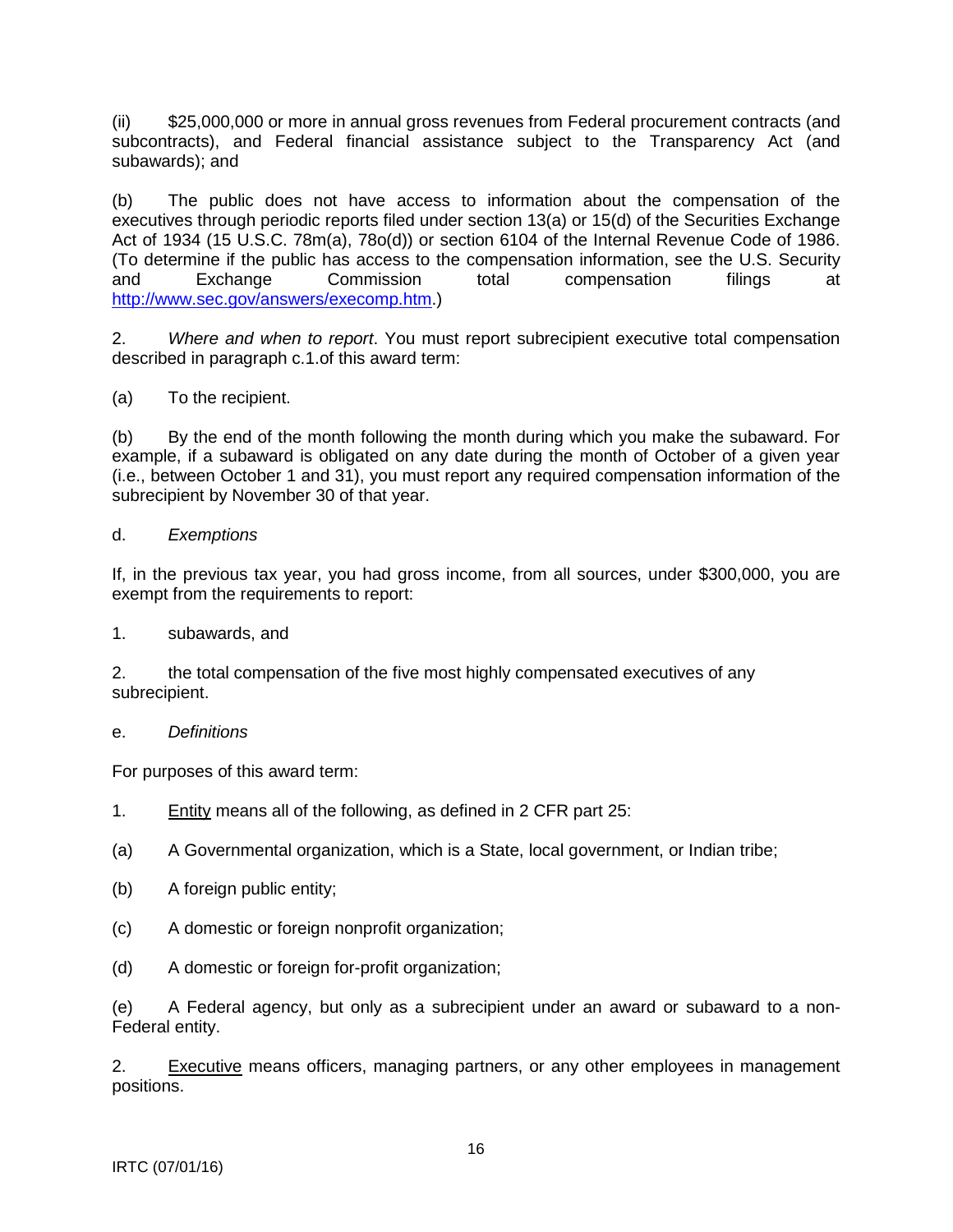# <span id="page-16-0"></span>3. Subaward:

(a) This term means a legal instrument to provide support for the performance of any portion of the substantive project or program for which you received this award and that you as the recipient award to an eligible subrecipient.

(b) The term does not include your procurement of property and services needed to carry out the project or program (for further explanation, see 2 CFR § 200.330).

(c) A subaward may be provided through any legal agreement, including an agreement that you or a subrecipient considers a contract.

4. Subrecipient means an entity that:

(a) Receives a subaward from you (the recipient) under this award; and

(b) Is accountable to you for the use of the Federal funds provided by the subaward.

5. Total compensation means the cash and noncash dollar value earned by the executive during the recipient's or subrecipient's preceding fiscal year and includes the following (for more information see 17 CFR 229.402(c)(2)):

(a) *Salary and bonus*.

(b) *Awards of stock, stock options, and stock appreciation rights*. Use the dollar amount recognized for financial statement reporting purposes with respect to the fiscal year in accordance with the Statement of Financial Accounting Standards No. 123 (Revised 2004) (FAS 123R), Shared Based Payments.

(c) *Earnings for services under non-equity incentive plans*. This does not include group life, health, hospitalization or medical reimbursement plans that do not discriminate in favor of executives, and are available generally to all salaried employees.

(d) *Change in pension value.* This is the change in present value of defined benefit and actuarial pension plans.

(e) *Above-market earnings on deferred compensation which is not tax-qualified*.

(f) Other compensation, if the aggregate value of all such other compensation (e.g. severance, termination payments, value of life insurance paid on behalf of the employee, perquisites or property) for the executive exceeds \$10,000.

## **18. System for Award Management and Universal Identifier Requirements**

**The Central Contractor Registration (CCR) has become the System for Award Management (SAM). The URL has changed to: [https://www.sam.gov.](https://www.sam.gov/) All requirements related to CCR mentioned in the Article below apply to and must be completed in SAM.**  In accordance with the Office of Management and Budget guidance published in the Federal Register (FR) September 14, 2010 on *Financial Assistance Use of Universal Identifier and Central Contractor Registration*, grantees must comply with the following award term, contained in 75 FR 22706: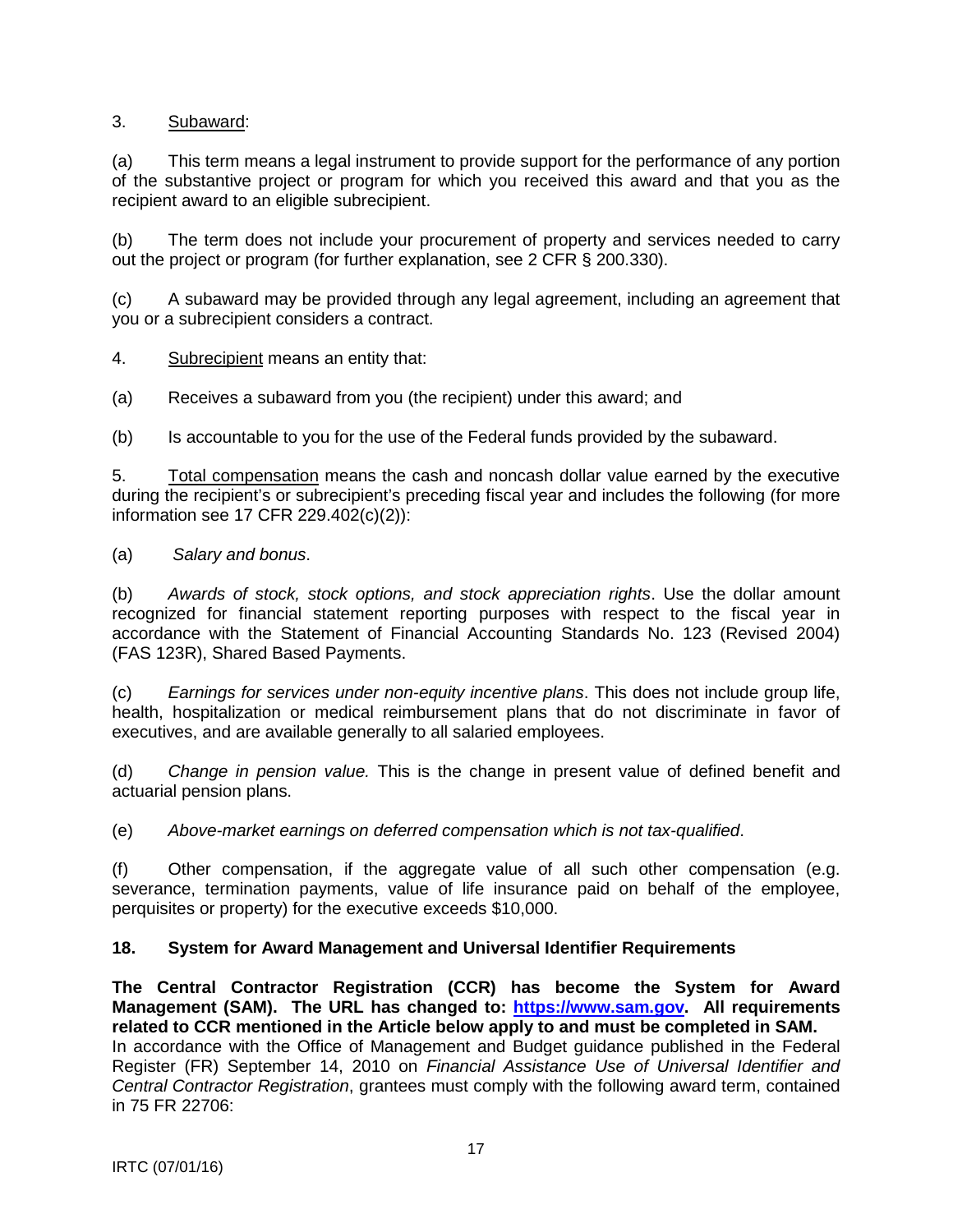a. *Requirement for Central Contractor Registration (CCR).* Unless you are exempted from this requirement under 2 CFR 25.110, you as the recipient must maintain the currency of your information in the CCR until you submit the final financial report required under this award or receive the final payment, whichever is later. This requires that you review and update the information at least annually after the initial registration, and more frequently if required by changes in your information or another award term.

b. *Requirement for Data Universal Numbering System (DUNS) numbers*. If you are authorized to make subawards under this award, you:

1. Must notify potential subrecipients that no entity (see definition in paragraph c. of this award term) may receive a subaward from you unless the entity has provided its DUNS number to you.

2. May not make a subaward to an entity unless the entity has provided its DUNS number to you.

c. *Definitions*. For purposes of this award term:

1. Central Contractor Registration (CCR) means the Federal repository into which an entity must provide information required for the conduct of business as a recipient. Additional information about registration procedures may be found at the CCR Internet site (currently at http://www.ccr.gov).

2. Data Universal Numbering System (DUNS) number means the nine-digit number established and assigned by Dun and Bradstreet, Inc. (D&B) to uniquely identify business entities. A DUNS number may be obtained from D&B by telephone (currently 866-705-5711) or the Internet (currently at http://fedgov.dnb.com/webform).

3. Entity, as it is used in this award term, means all of the following, as defined at 2 CFR part 25, subpart C:

(a) A Governmental organization, which is a State, local government, or Indian tribe;

- (b) A foreign public entity;
- (c) A domestic or foreign nonprofit organization;
- (d) A domestic or foreign for-profit organization; and

(e) A Federal agency, but only as a subrecipient under an award or subaward to a non-Federal entity.

## 4. Subaward:

(a) This term means a legal instrument to provide support for the performance of any portion of the substantive project or program for which you received this award and that you as the recipient award to an eligible subrecipient.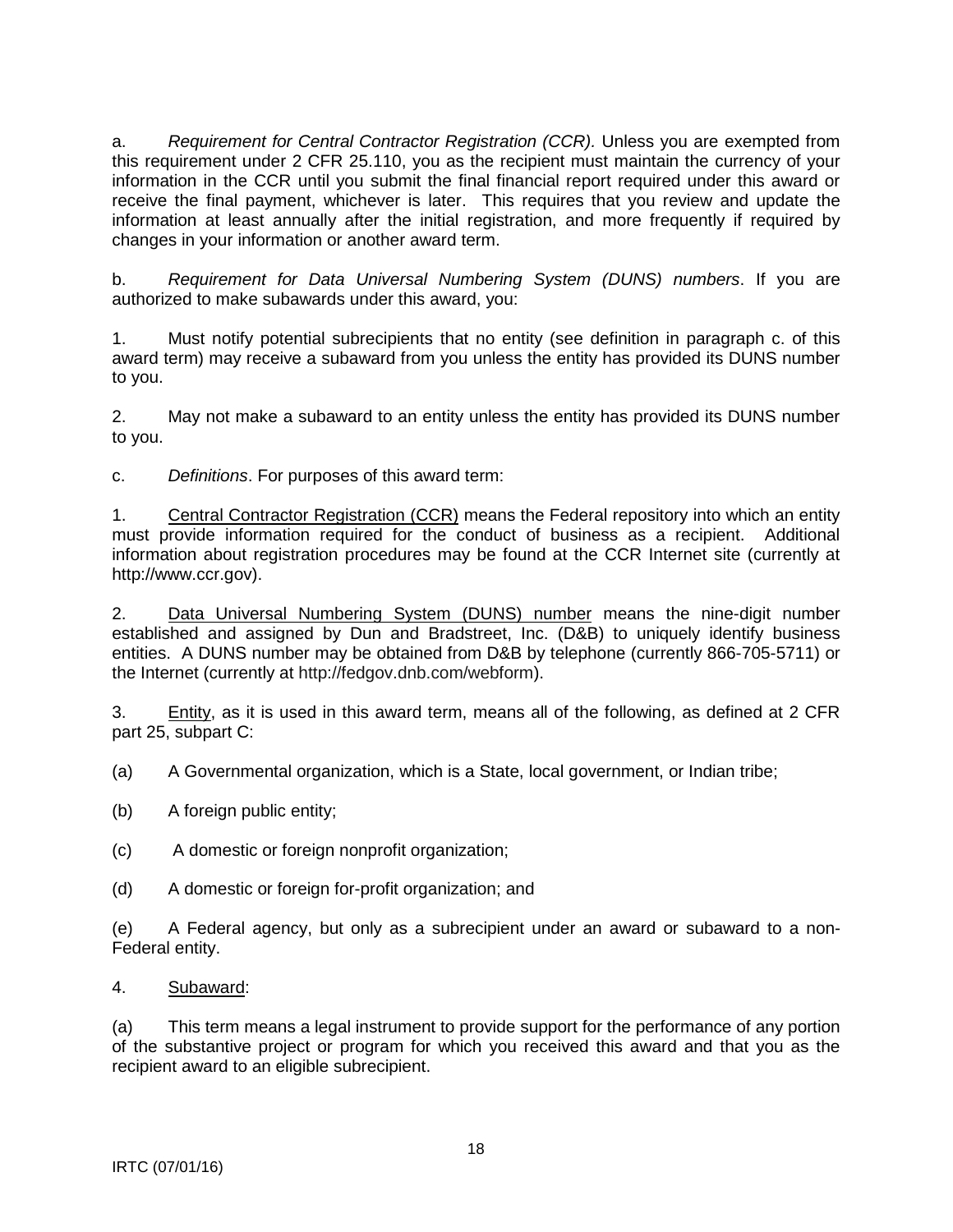<span id="page-18-0"></span>(b) The term does not include your procurement of property and services needed to carry out the project or program (for further explanation, see 2 CFR § 200.330).

(c) A subaward may be provided through any legal agreement, including an agreement that you consider a contract.

- 5. Subrecipient means an entity that:
- (a) Receives a subaward from you under this award; and
- (b) Is accountable to you for the use of the Federal funds provided by the subaward.

#### **19. Information Collection**

Information collection activities performed under this award are the responsibility of the awardee, and NSF support of the project does not constitute NSF approval of the survey design, questionnaire content or information collection procedures. The awardee shall not represent to respondents that such information is being collected for or in association with the National Science Foundation or any other US Government agency without the specific written approval of such information collection plan or device by NSF. However, this requirement is not intended to preclude mention of NSF support of the project in response to an inquiry or acknowledgment of such support in any publication of this information.

#### **20. Copyrighted Material**

- a. Subject writing means any material that:
	- 1. is or may be copyrighted under [Title 17 of the USC;](http://www.copyright.gov/title17/) and
	- 2. is produced by the awardee or its employees in the performance of work under this award.

Subject writings include such items as reports, books, journal articles, software, databases, sound recordings, videotapes, and videodiscs.

#### b. *Copyright Ownership, US Government License*

Except as otherwise specified in the award or by this paragraph, the awardee may own or permit others to own copyright in all subject writings. The awardee agrees that if it or anyone else does own copyright in a subject writing, the US government will have a nonexclusive, nontransferable, irrevocable, royalty-free license to exercise or have exercised for or on behalf of the US throughout the world all the exclusive rights provided by copyright. Such license, however, will not include the right to sell copies or phonorecords of the copyrighted works to the public.

#### c. *Awards Affected by International Agreements*

If the award indicates it is subject to an identified international agreement or treaty, NSF can direct the awardee to convey to any foreign participant or otherwise dispose of such rights to subject writings as are required to comply with that agreement or treaty.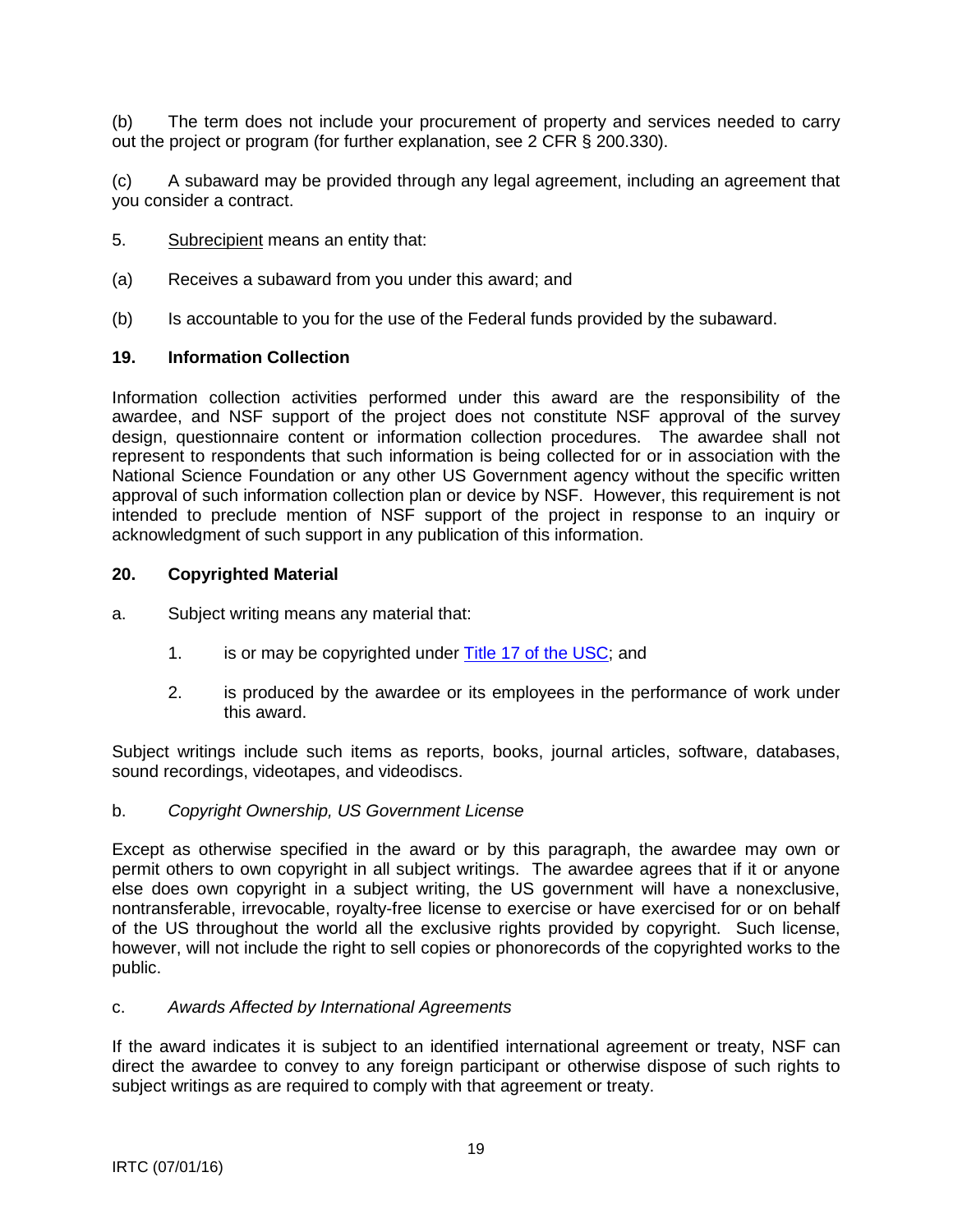# <span id="page-19-0"></span>d. *Awardee Action to Protect US Government Interests*

The awardee agrees to acquire, through written agreement or an employment relationship, the ability to comply with the requirements of the preceding paragraphs and, in particular, to acquire the ability to convey rights in a subject writing to a foreign participant if directed by NSF under the previous paragraph. The awardee further agrees that any transfer of copyright or any other rights to a subject writing, by it or anyone whom it has allowed to own such rights, will be made subject to the requirements of this article.

# **21. Public Access to Copyrighted Material**

**NSF's Public Access Policy applies to awards, funded in whole or in part, as a result of proposals submitted, or due, on or after January 25, 2016. NSF's Public Access Policy may be viewed at** [http://www.nsf.gov/news/special\\_reports/public\\_access/](http://www.nsf.gov/news/special_reports/public_access/)**.**

NSF's policy on public access to copyrighted material (Public Access Policy) reflects the Foundation's commitment to making certain that, to the extent possible, the American public, industry and the scientific community have access to the results of federally funded scientific research. Pursuant to this policy, awardees must ensure that all articles in peer-reviewed scholarly journals and papers in juried conference proceedings:

- are deposited in a public access compliant repository (as identified in the Public Access Policy);
- are available for download, reading, and analysis within 12 months of publication;
- possess a minimum set of machine-readable metadata elements as described in the Public Access Policy;
- are reported in annual and final reports with a persistent identifier.

Either the final printed version or the final peer-reviewed manuscript is acceptable for deposit.

## **22. Program Income**

## a. *Definition*

The following provisions implement applicable portions of 2 CFR § 200.307. Program income means gross income earned by the awardee that is directly generated by a supported activity or earned as a result of the award during the period of performance. Program income includes, but is not limited to, income from fees for services performed, the use of rental or real or personal property acquired under the award, the sale of commodities or items fabricated under the award, license fees and royalties on patents and copyrights, and principal and interest on loans made with award funds. Interest earned on advances of Federal funds is not program income. Except as otherwise provided in Federal statutes, regulations, or the terms and conditions of the award, program income does not include rebates, credits, discounts, and interest earned on any of them. Note that registration fees collected under NSF-supported conferences are considered program income.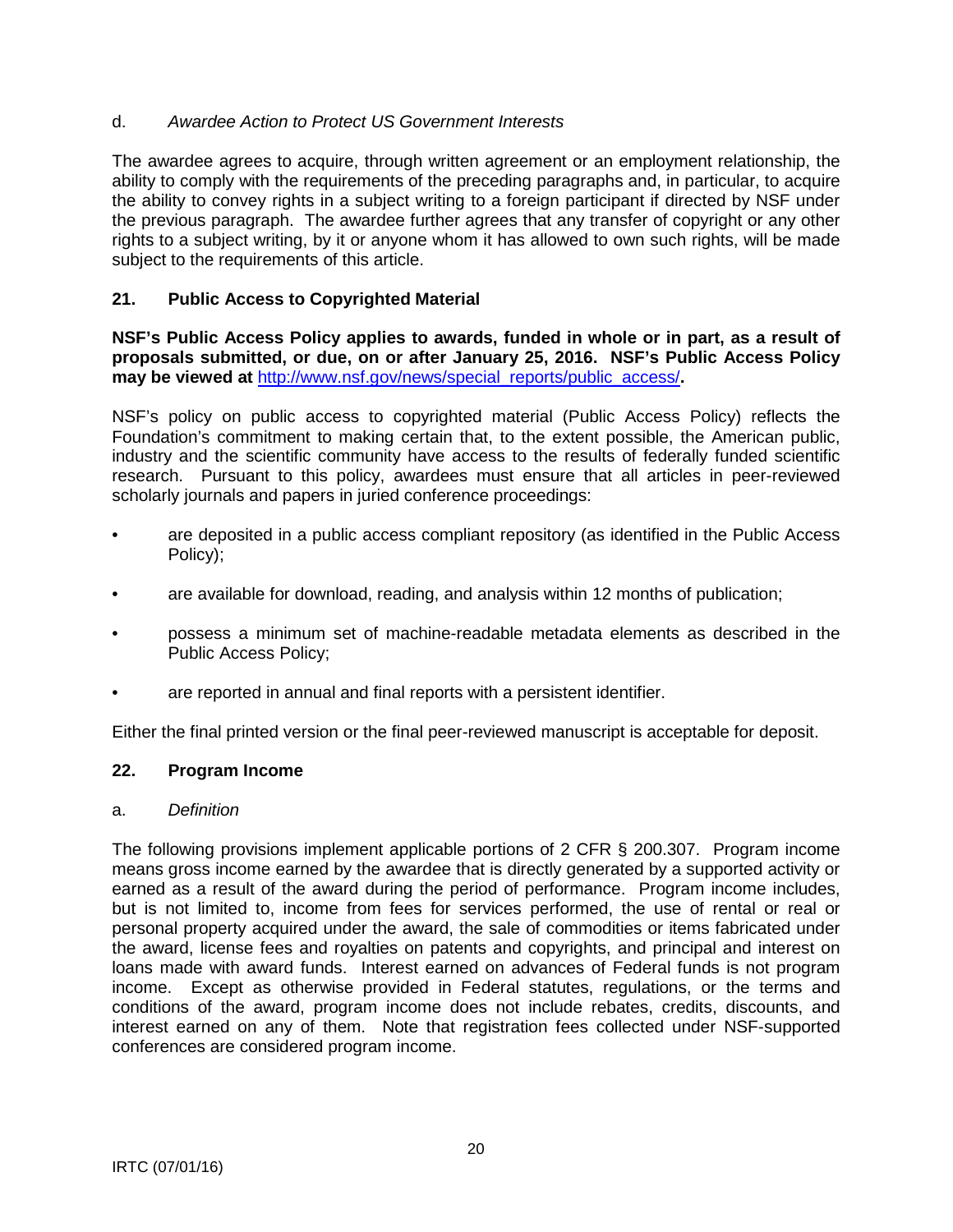# b. *NSF Policy*

# 1. *Standard Treatment*

Unless otherwise specified in the award, program income received or accruing to the awardee during the period of the award is to be retained by the awardee, added to the funds committed to the project by NSF, and thus used to further project objectives. The awardee has no obligation to NSF with respect to program income received beyond the period of the award. The awardee also shall have no obligation to NSF with respect to program income earned from license fees and royalties for copyrighted material, patents, patent applications, trademarks, and inventions produced under an award (see [AAG Chapter III.D.4\)](http://www.nsf.gov/pubs/policydocs/pappguide/nsf16001/aag_3.jsp#IIID4). However, Patent and Trademark Amendments (35 USC 18) shall apply to inventions made under an award. See also FAQ 200.307.1 of the *[Frequently Asked Questions for The Office of Management and Budget's](https://cfo.gov/wp-content/uploads/2015/09/9.9.15-Frequently-Asked-Questions.pdf)  [Uniform Administrative Requirements, Cost Principles, and Audit Requirements for Federal](https://cfo.gov/wp-content/uploads/2015/09/9.9.15-Frequently-Asked-Questions.pdf)  [Awards at 2 CFR § 200](https://cfo.gov/wp-content/uploads/2015/09/9.9.15-Frequently-Asked-Questions.pdf)* regarding Fees and Royalties and Bayh-Dole.

Efforts should be made to avoid having unexpended program income remaining at the end of the award. Program income earned during the project period should be expended prior to requesting reimbursement against the award. In the event an awardee has unexpended program income remaining at the end of the award, it must be remitted to NSF by crediting costs otherwise chargeable against the award. If it is not possible to record the credit via ACM\$, the excess program income must be remitted to NSF electronically or by check payable to the National Science Foundation.

## *2. Special Treatment*

In exceptional circumstances, NSF may approve use of a special award provision to restrict or eliminate an awardee's control of income earned through NSF-supported activities if it determines that this would best serve the purposes of a particular program or award. The special provisions may require treatment of the program income via use of the deductive method, the Federal share of program income be kept in a separate account, or reported on and/or remitted for such periods as may be reasonable under the circumstances.

If, in accordance with the award terms and conditions program income is designated for deductive treatment, it must be remitted to NSF by crediting costs otherwise chargeable against the award. Program Income in excess of the award will be remitted to NSF electronically or by check payable to the National Science Foundation.

## c. *Records Retention*

The awardee is required to retain appropriate financial and other records relating to project income earned during the award period of performance and for three years beyond the date of submission of the final financial disbursements in ACM\$. For instructions regarding final disbursement reporting, see AAG Chapter III.E.

## d. *Reporting Requirements*

On an annual basis, awardees are required to submit a Program Income Reporting Worksheet to NSF in order to report program income earned/expended for any of their awards during the previous twelve months or to validate that they did not earn/expend program income for any of their awards during the applicable period. The Program Income Reporting Worksheet utilizes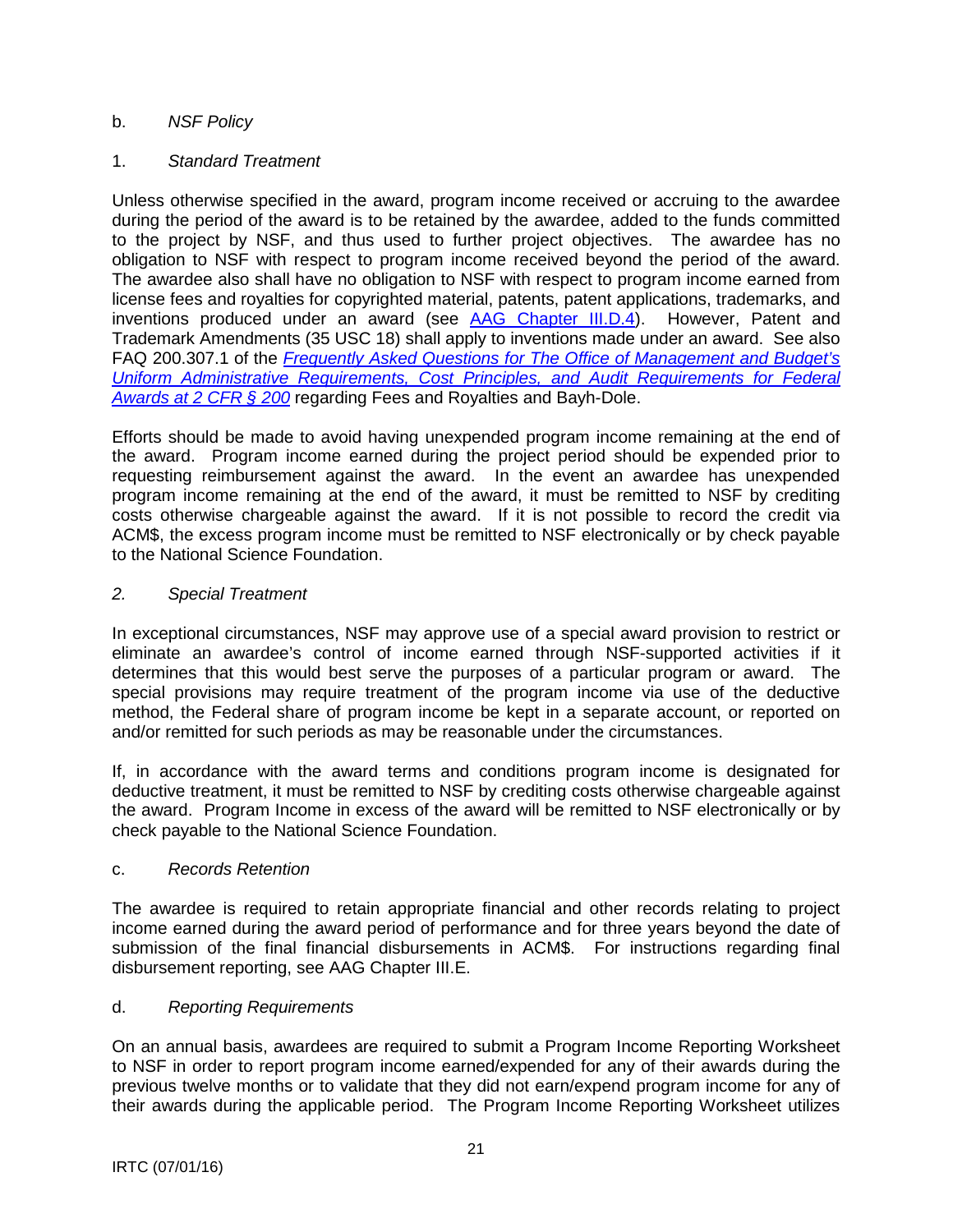<span id="page-21-0"></span>the standard OMB-approved government-wide data elements from the Program Income section of the Federal Financial Report (SF 425) and is due 45 days after the end of the Federal Fiscal Year. The Program Income Reporting Worksheet and related instructions are available through Research.gov [\(http://research.gov/programincome\)](http://research.gov/programincome).

Failure to report program income or to validate that no program income was earned or expended could result in suspension of future award payments.

#### **23. Publications**

#### a*. Acknowledgment of Support*

The awardee is responsible for assuring that an acknowledgment of NSF support:

1. is made in any publication (including World Wide Web sites) of any material based on or developed under this project, in the following terms:

> "This material is based upon work supported by the National Science Foundation under Award No. (NSF award number)."

2. is orally acknowledged during all news media interviews, including popular media such as radio, television and news magazines.

#### b. *News Releases*

The awardee is strongly encouraged to consult with and notify the cognizant NSF Program Officer or his/her designee prior to issuing news releases concerning NSFsupported activities.

c. *Disclaimer*

The awardee is responsible for assuring that every publication of material (including World Wide Web pages) based on or developed under this award, except scientific articles or papers appearing in scientific, technical or professional journals, contains the following disclaimer:

"Any opinions, findings, and conclusions or recommendations expressed in this material are those of the author(s) and do not necessarily reflect the views of the National Science Foundation."

#### d. *Copies for NSF*

The awardee is responsible for assuring that the cognizant NSF Program Officer is provided access to, either electronically or in paper form, a copy of every publication of material based on or developed under this award, clearly labeled with the award number and other appropriate identifying information, promptly after publication.

#### e. *Metric System*

The Metric Conversion Act of 1975 (15 USC §§ 205a-k) and E.O. 12770 (3 CFR § 1991 comp.) encourage Federal agencies to use the Metric System in procurement, grants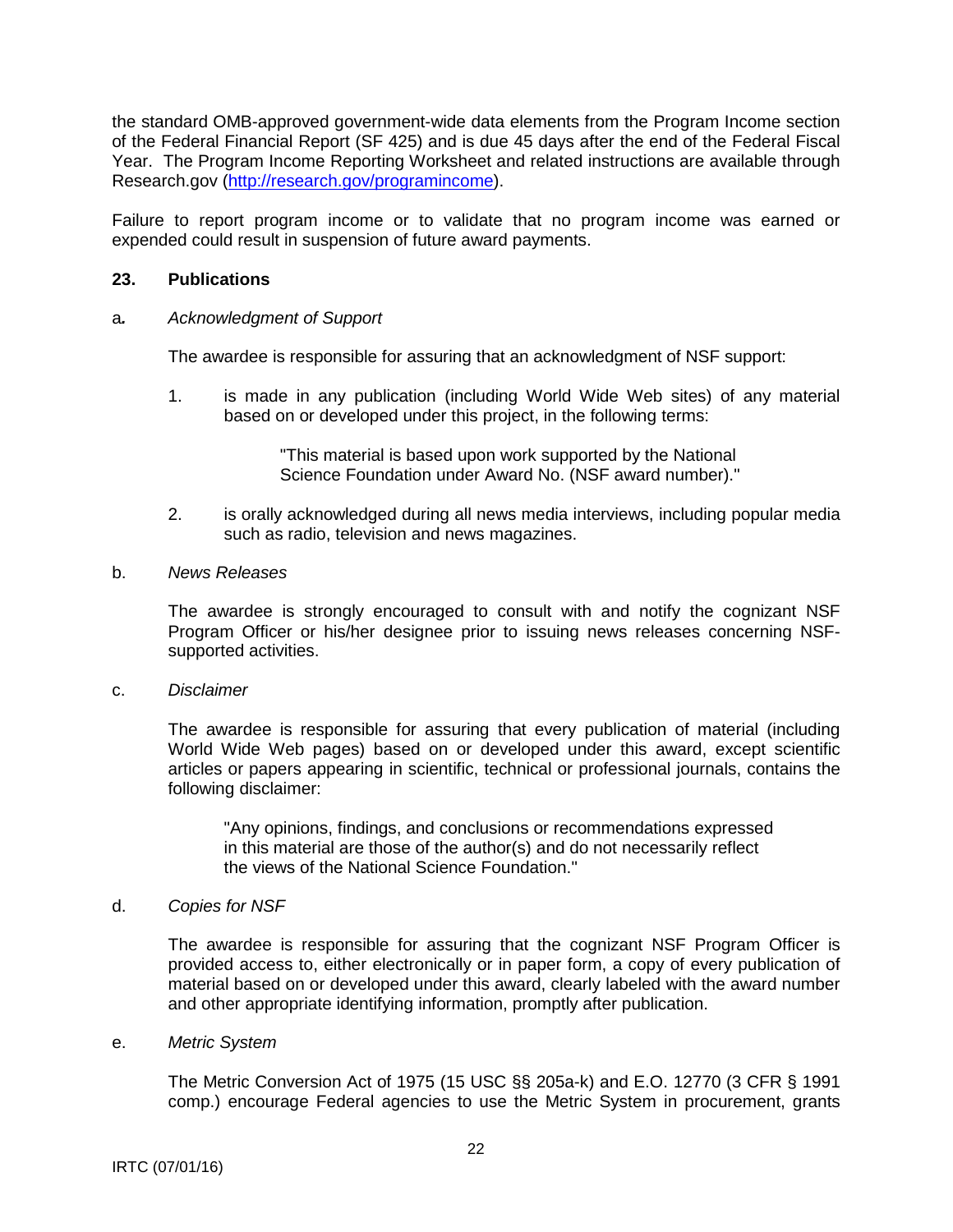and other business-related activities. All reports and publications resulting from this NSF award are encouraged to use the metric system of measurements.

# <span id="page-22-0"></span>**24. Patent Rights**

Unless otherwise provided in the award, if this award is for experimental, developmental, or research work, the clause found in the NSF AAG at: http://www.nsf.gov/pubs/policydocs/pappguide/nsf16001/aag\_6.jsp#VID1 (implementing the Bayh-Dole Act, [35 USC 200 et seq.]) applies. The awardee will include that clause in all subawards for experimental, developmental, or research activities.

# **25. Cost Sharing and Cost Sharing Records**

## a. *General*

- 1. The awardee must cost share in accordance with any amount specified on Line M of the award budget. Cost sharing participation in other projects may not be counted towards meeting the specific cost sharing requirements of the award, and must come from nonfederal sources.
- 2. Should the awardee become aware that it may be unable to provide the cost sharing amount identified on Line M of the NSF award budget, it must: a) immediately provide written notification to the cognizant NSF Grants and Agreements Officer of the situation: and b) indicate steps it plans to take to secure replacement cost sharing; or c) indicate the plans it has to either continue or phase out the project in the absence of the approved level of cost sharing.
- 3. Should NSF agree to the organization's proposed plans, the cognizant NSF Grants and Agreements Officer will modify the award accordingly, including, if appropriate, reducing the amount of NSF support. Should the organization's plans be unacceptable to NSF, the award may be subject to termination. NSF modifications to proposed cost sharing revisions are made on a case-by-case basis.
- 4. Failure by the organization to notify NSF, in accordance with paragraph 2. above, may result in the following: disallowance of some or all of the costs charged to the award; the subsequent recovery by NSF of some or all of the NSF funds provided under the award; possible termination of the award; and violation of the terms of the award so serious as to constitute grounds for subsequent suspension or debarment.

## b. *Cost Sharing Records*

The awardee must maintain records of all project costs that are claimed by the awardee as cost sharing as well as records of costs to be paid by the Government. Such records are subject to audit. Acceptable forms of cost sharing contributions are those that meet the criteria identified in 2 CFR § 200.306. Unless otherwise specified in the award, approval is given to include unrecovered indirect costs (also known as facilities and administrative costs for colleges and universities) as part of cost sharing or matching contributions. If the awardee's cost participation includes in-kind contributions, the basis for determining the valuation for volunteer services and donated property must be documented.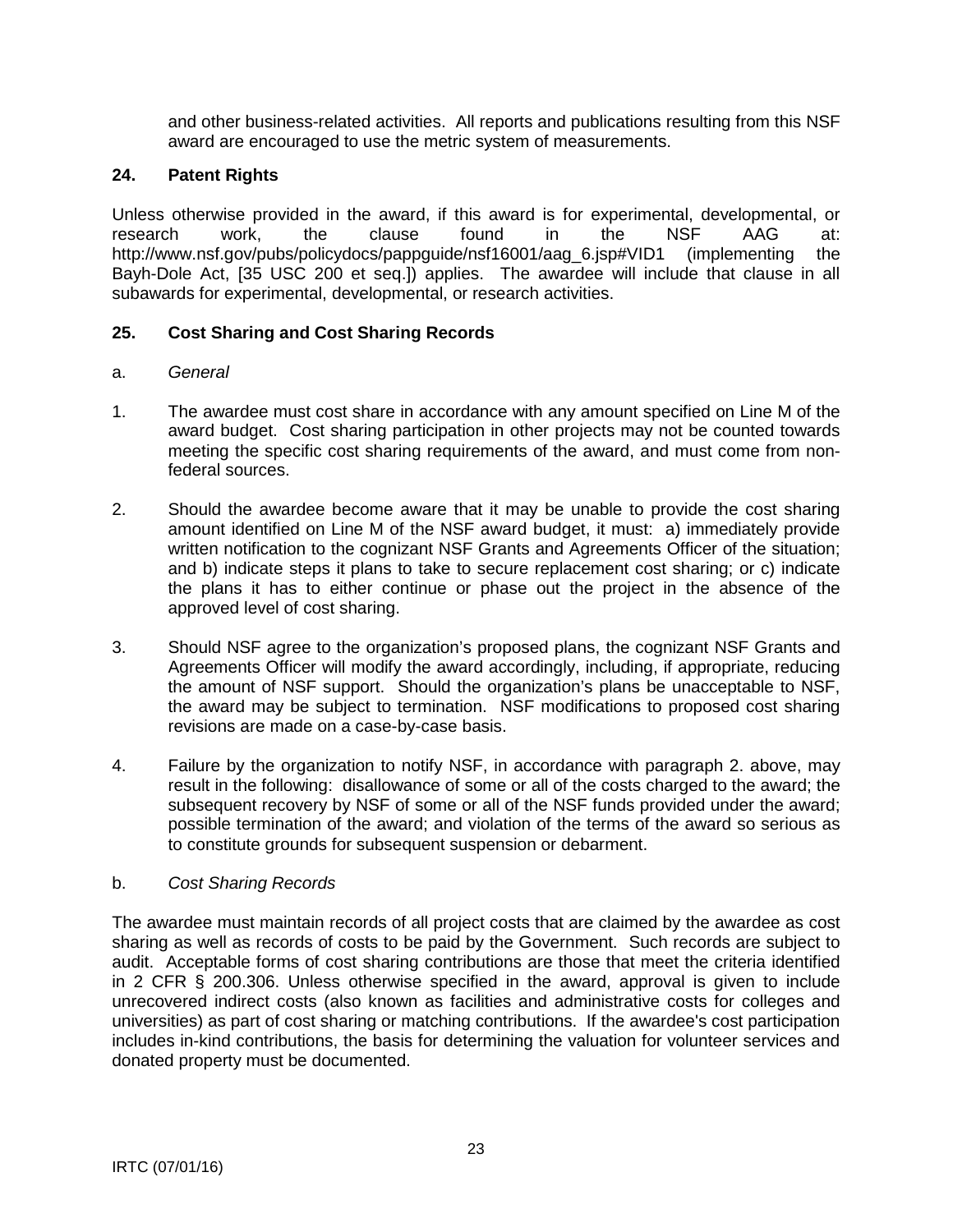#### <span id="page-23-0"></span>c. *Cost Sharing Reports*

The amount of mandatory cost sharing must be documented (on an annual and final basis), certified by the Authorized Organizational Representative, and reported to the cognizant NSF Program Officer via use of NSF's electronic systems. Such notifications must be submitted no later than 90 days prior to the end of the current budget period to meet the annual notification requirement, and no later than 120 days following the end date of the award to meet the final notification requirement. The cost share notification is considered due during the 90 or 120 day period respectively. The notification becomes overdue **the day after the respective 90 or 120 day period ends.** Note, however, that standard awards made prior to January 25, 2016 retain the requirement to submit final cost sharing reports no later than 90 days following the end date of the award.

## **26. Audit and Records**

- a. Financial records, supporting documents, statistical records, and other records pertinent to this award shall be retained by the awardee for a period of three years from submission of the Final Project Report specified in Article 14b.
- 1. Records that relate to audits, appeals, litigation or the settlement of claims arising out of the performance of the project shall be retained until final disposition of such audits, appeals, litigation or claims has been reached.
- 2. Records relating to projects subject to special project income provisions shall be retained until three years from the end of the awardee's fiscal year in which the award requirement for reporting income expires.
- b. Unless court action or audit proceedings have been initiated, the awardee may substitute electronic copies of original records.
- c. The Director of the National Science Foundation and the Comptroller General of the US, or any of their duly authorized representatives, shall have access to any pertinent books, documents, papers and records of the awardee organization and of the performing organization, if different, to make audits, examinations, excerpts and transcripts. Further, any negotiated contract in excess of the simplified acquisition threshold (currently \$150,000) made by the awardee shall include a provision to the effect that the awardee, the Director of the National Science Foundation, the Comptroller General of the US, or any of their duly authorized representatives shall have access to pertinent records for similar purposes.
- d. In order to avoid duplicate record keeping, NSF may make special arrangements with the awardee to retain any records that are needed for joint use. NSF may request transfer to its custody of records not needed by the awardee when it determines that the records possess long-term retention value. When the records are transferred to or maintained by NSF the three-year retention requirement is not applicable to the awardee. In the rare event that this provision is exercised, NSF will negotiate a mutually agreeable arrangement with the awardee regarding reimbursement of costs.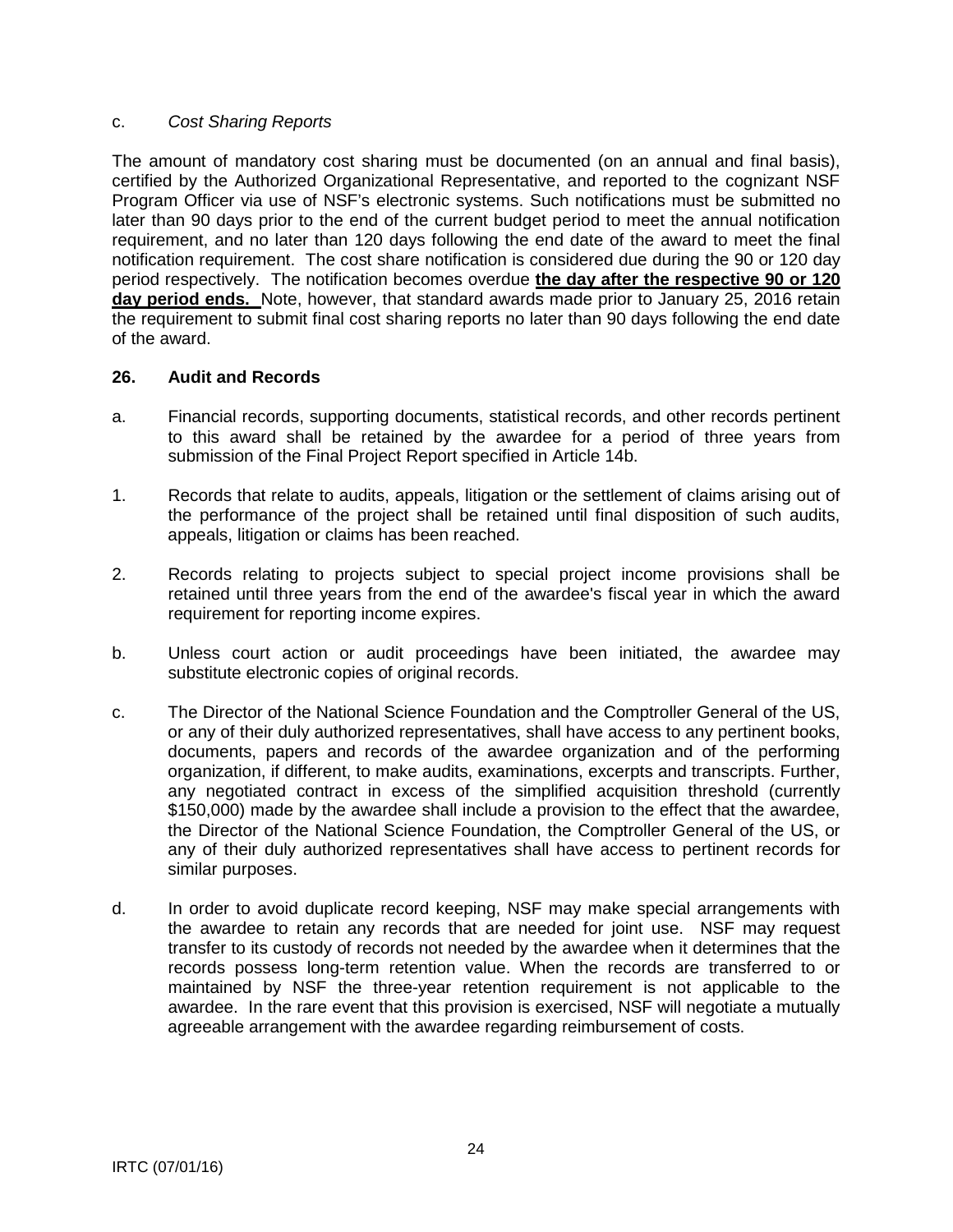## <span id="page-24-0"></span>**27. Site Visits**

NSF, through authorized representatives, has the right, at all reasonable times, to make site visits to review project accomplishments and management control systems and to provide such technical assistance as may be required. If any site visit is made by NSF on the premises of the awardee or a subrecipient under an award, the awardee shall provide and shall require its subrecipients to provide all reasonable facilities and assistance for the safety and convenience of the US Government representatives in the performance of their duties. All site visits and evaluations shall be performed in such a manner that will not unduly delay the work.

#### **28. Suspension or Termination**

- a. Any suspension or termination action taken by NSF must be issued by an NSF Grants and Agreements Officer and will be in accordance with this article and [AAG Chapter](http://www.nsf.gov/pubs/policydocs/pappguide/nsf16001/aag_7.jsp#VIIA)  [VII.A.](http://www.nsf.gov/pubs/policydocs/pappguide/nsf16001/aag_7.jsp#VIIA)
- b. The award may be suspended or terminated in whole or in part in any of the following situations by:
	- 1. NSF when the awardee fails to comply with the terms and conditions of the award;
	- 2. NSF when the Foundation has cause;
	- 3. NSF when ordered by the Deputy Director under NSF's Regulation on Research Misconduct [45 CFR Part 689];
	- 4. mutual agreement of NSF and the awardee; or
	- 5. the awardee on written notice to NSF setting forth the reasons for such action, the effective date, and, in the case of partial termination, the portion to be terminated or suspended (with the understanding that if NSF determines that the unterminated portion will not accomplish the purposes of the award, it may suspend or terminate the entire award).
- c. Normally, action by NSF to suspend or terminate an award will be taken only after the awardee has been informed by NSF of any deficiency on its part and given an opportunity to correct it; but NSF may immediately suspend or terminate the award without notice when it believes such action is reasonable to protect the interests of the Government.
- d. No costs incurred during a suspension period or after the effective date of a termination will be allowable, except those costs which, in the opinion of NSF, the awardee could not reasonably avoid or eliminate, or which were otherwise authorized by the suspension or termination notice, provided such costs would otherwise be allowable under the terms of the award and the governing cost principles.
- e. Within 30 days of the termination date, the awardee will furnish a summary of progress under the award and an itemized accounting of costs incurred prior to the termination date or pursuant to d, above. Final allowable costs under a termination settlement shall be in accordance with the terms of the award, including this article, and the governing cost principles, giving due consideration to the progress under the award. In no event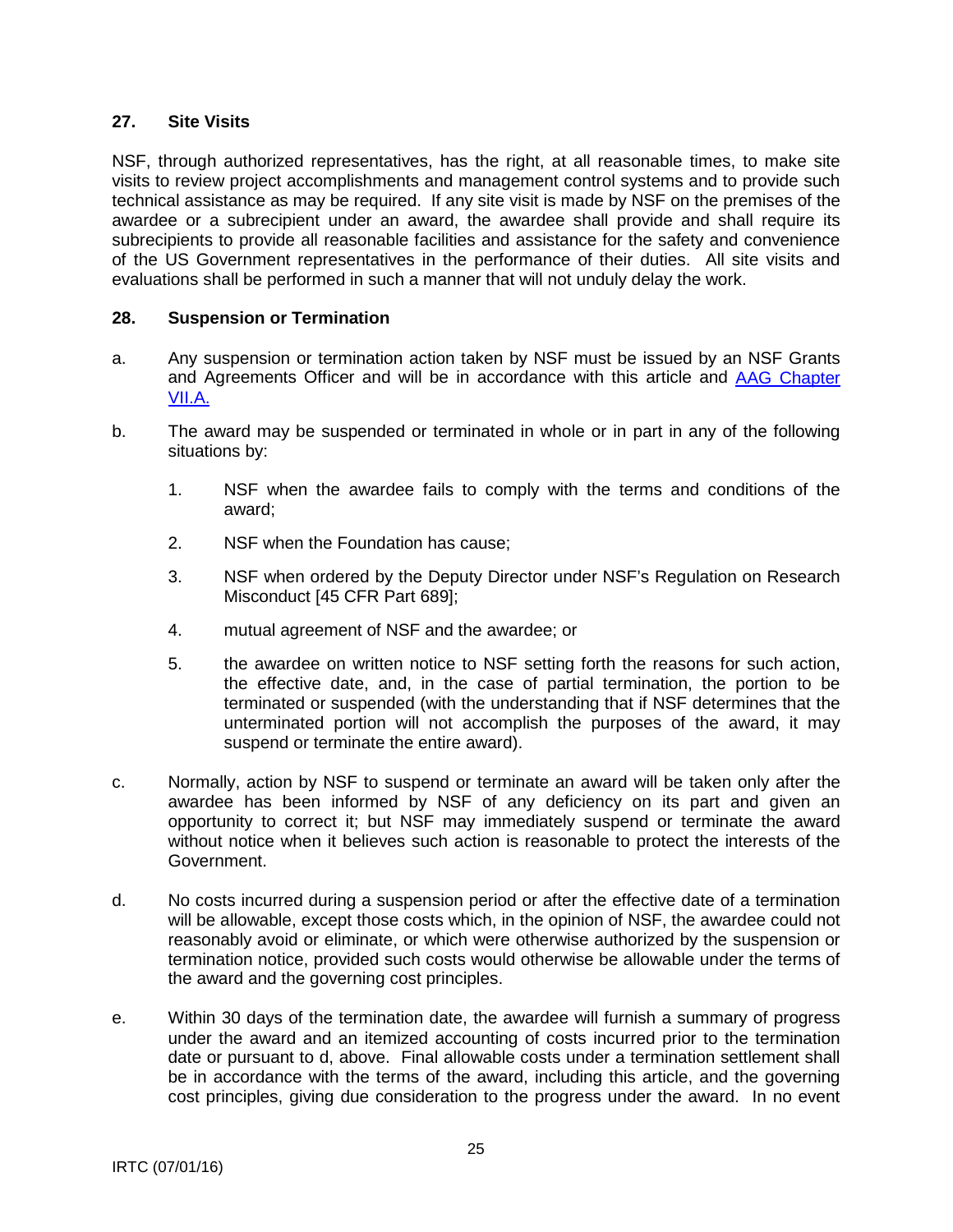<span id="page-25-0"></span>will the total of NSF payments under a terminated award exceed the award amount, or the NSF pro rata share of the total project costs when cost sharing was anticipated, whichever is less.

- f. When an NSF award is terminated or partially terminated, both NSF and the awardee remain responsible for compliance with the requirements in 2 CFR §§ 200.343 Closeout and 200.344 Post-closeout adjustments and continuing responsibilities.
- g. A notice of termination other than by mutual agreement and/or the final settlement amount may be subject to review pursuant to Article 29.
- h. NSF will report award terminations to the Office of Management and Budget designated integrity and performance system in accordance with Federal regulation, but only after the awardee has had an opportunity to exhaust the review procedures contained in [AAG](http://www.nsf.gov/pubs/policydocs/pappguide/nsf16001/aag_7.jsp#VIIB)  [Chapter VII.B.](http://www.nsf.gov/pubs/policydocs/pappguide/nsf16001/aag_7.jsp#VIIB)

## **29. Termination Review Procedure**

- a. A request for review of a notice of termination or settlement should be addressed to the Division Director, Division of Grants and Agreements, National Science Foundation, 4201 Wilson Blvd., Arlington, VA, 22230. It must be postmarked no later than 30 days after the date of the letter notifying the awardee of the termination or settlement.
- b. The request for review must contain a full statement of the awardee's position and the pertinent facts and reasons in support of such position.
- c. Review of a notice of termination or settlement will be conducted in accordance with [AAG Chapter VII.B.3.](http://www.nsf.gov/pubs/policydocs/pappguide/nsf16001/aag_7.jsp#VIIB3)
- d. Pending resolution of the request for review, the notice of termination shall remain in effect.

#### **30. Human Research Subjects**

The awardee is responsible for the protection of the rights and welfare of any human subjects involved in research, development and related activities supported by this award. The awardee agrees to comply with the NSF regulation, entitled, "Protection of Human Subjects [45 CFR 690]."

## **31. Life Sciences Dual Use Research of Concern (DURC)**

This Article applies to all research, for which NSF award funds may be used, that potentially falls within the scope of the *US Government Policy for Institutional Oversight of Life Sciences Dual Use Research of Concern* [\(http://www.phe.gov/s3/dualuse/Pages/default.aspx\)](http://www.phe.gov/s3/dualuse/Pages/default.aspx) as published in September 2014, hereafter referred to as the "Policy". See also AAG Chapter VI.B.5.

Awardees are responsible for monitoring the research progress and for implementation of all appropriate biosafety and biosecurity risk mitigation measures including compliance with all applicable laws and regulations related to that implementation, including the Policy specified above. (See also [http://osp.od.nih.gov/office-biotechnology-activities/biosecurity/dual-use-](http://osp.od.nih.gov/office-biotechnology-activities/biosecurity/dual-use-research-concern)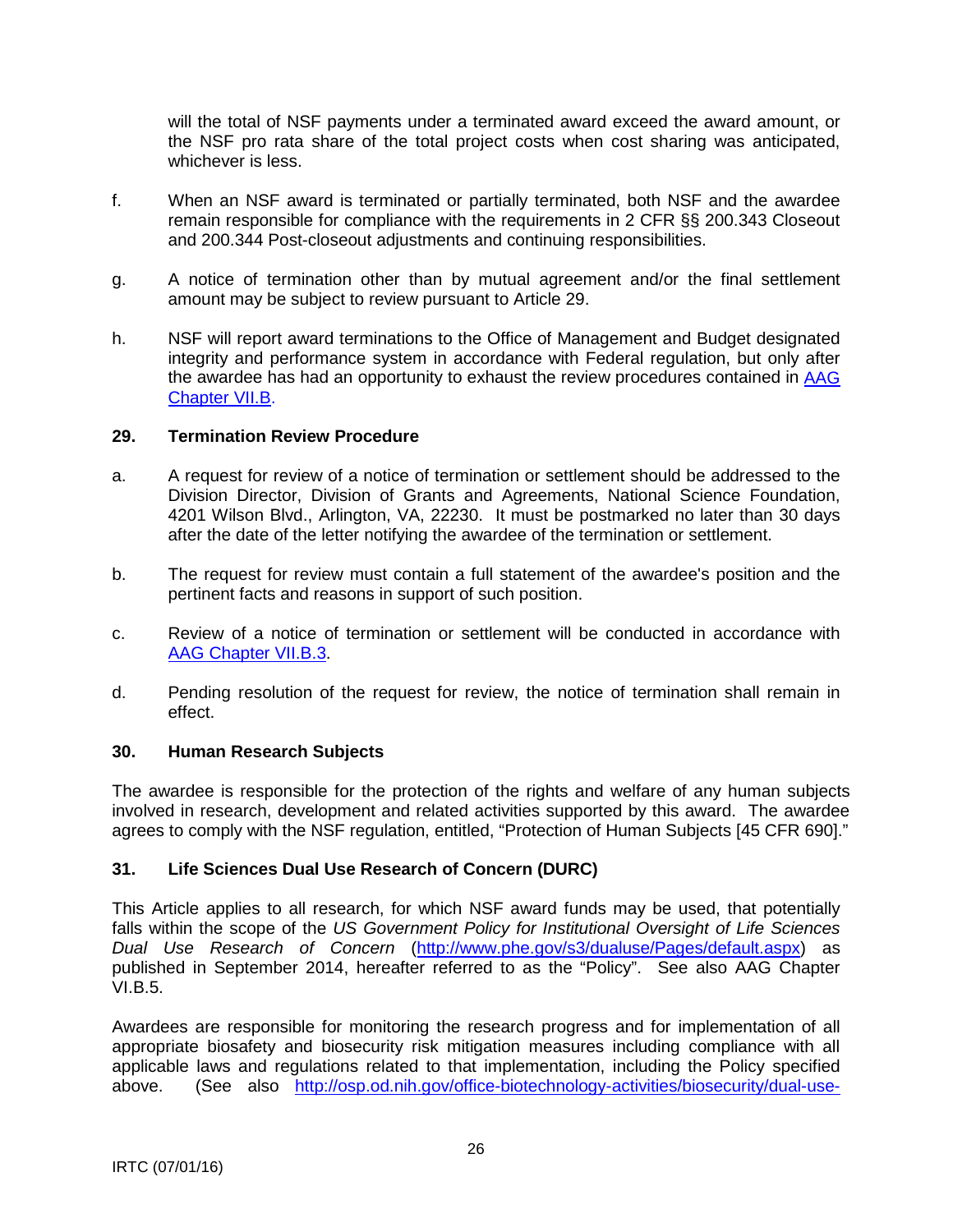<span id="page-26-0"></span>[research-concern](http://osp.od.nih.gov/office-biotechnology-activities/biosecurity/dual-use-research-concern) for Frequently Asked Questions, case studies, and other educational materials on DURC.)

# **32. Animal Welfare**

Awards involving the care or use of vertebrate animals shall comply will all applicable laws in the foreign country where the activities will be conducted and the [International Guiding](http://grants.nih.gov/grants/olaw/Guiding_Principles_2012.pdf)  [Principles for Biomedical Research Involving Animals](http://grants.nih.gov/grants/olaw/Guiding_Principles_2012.pdf) will be followed.

# **33. Trafficking in Persons**

Awardees shall comply with the Trafficking Victims Protection Act of 2000 (22 USC 7104(g)) as implemented by [2 CFR 175.](http://www.ecfr.gov/cgi-bin/text-idx?tpl=/ecfrbrowse/Title02/2cfr175_main_02.tpl)

#### **34. Research Involving Recombinant or Synthetic Nucleic Acid Molecules Outside the US**

If this award supports research involving recombinant or synthetic nucleic acid molecules that is performed outside of the US using funds provided by NSF for transportation, salaries or direct research expenses, the awardee agrees to comply with the Guidelines for Research Involving Recombinant or Synthetic Nucleic Acid Molecules (NIH Guidelines) [\(http://oba.od.nih.gov/rdna/nih\\_guidelines\\_oba.html](http://oba.od.nih.gov/rdna/nih_guidelines_oba.htm)) including the procedural requirements and any subsequent revisions as they are published in the Federal Register or host country standards. If the research is to be carried out in a country that has adopted guidelines comparable to those of the US, a document with information and endorsements assuring compliance to the host organization standards must be submitted to the cognizant NSF Program Officer.

NSF funds may not be used to carry out research using recombinant or synthetic nucleic acid molecules research in a country that has not adopted national guidelines unless the research is in full compliance with the Guidelines and the procedures required for NSF-supported research within the US. Further information on research awards that involve recombinant or synthetic nucleic acid molecules can be found in the [AAG Chapter VI.B.2.](http://www.nsf.gov/pubs/policydocs/pappguide/nsf16001/aag_6.jsp#VIB2)

## **35. Whistleblower Protection**

Awardees are notified of the applicability of 41 USC § 4712, as amended by P.L. 112-239, providing protection for whistleblowers.

## **36. Recipient Integrity and Performance Matters**

Recipients shall fully comply with the requirements stipulated in [Appendix XII to Part 200](http://www.ecfr.gov/cgi-bin/text-idx?SID=704835d27377ef5213a51c149de40cab&node=2:1.1.2.2.1&rgn=div5) of 2 CFR § 200, entitled "*Award Term and Condition for Recipient Integrity and Performance Matters*." See also Article 28 of these terms and conditions for NSF's responsibilities regarding reporting award terminations to the OMB-designated integrity and performance system in accordance with Federal regulation.